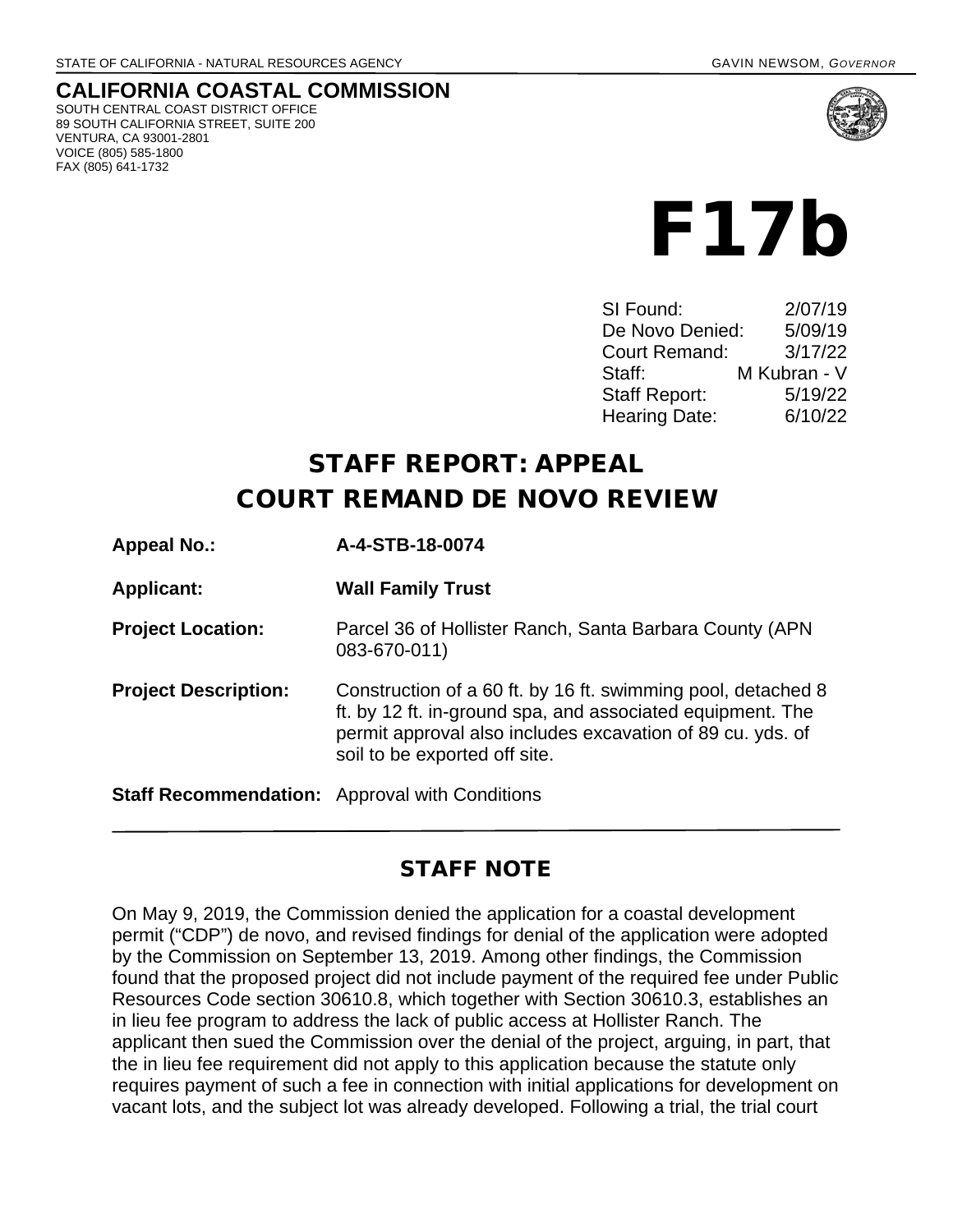held that the in-lieu fee is required for the applicant's CDP application. The trial court remanded the matter back to the Commission to consider the subject de novo CDP again and to take action either to approve the permit with a condition to pay the in-lieu fee of \$5,000 (based on the version of Section 30610.8 that was in effect at the time the Commission denied the CDP) or to provide an alternate, valid basis for denial. That ruling was affirmed following the applicant's appeal. *Wall v. California Coastal Commission*, 72 Cal.App.5th 943 (2021).

### SUMMARY OF STAFF RECOMMENDATION

Staff recommends that the Commission approve the coastal development permit (CDP) application, subject to two (2) special conditions. The motion and resolution for the recommended action are found on page 5.

The proposed project is for construction of a 60 ft. by 16 ft. swimming pool, detached 8 ft. by 12 ft. in-ground spa, and associated equipment on Parcel No. 36 on Hollister Ranch. The parcel contains existing development, including a single-family residence, guesthouse, and barn. The proposed development would be located adjacent to the existing residence and would not result in any biological or visual resource impacts.

Both the Coastal Act and the County of Santa Barbara's certified Local Coastal Program (LCP) prioritize the public's right to access the shoreline and require the balanced provision of maximum public access as a component of certain new development. Particularly, the County's certified LCP contains Land Use Plan (LUP) Policy 2-15 and Gaviota Coast Plan Development Standard REC-3, which reference Coastal Act Sections 30610.3 and 30610.8, respectively. Taken together, Coastal Act Sections 30610.3 and 30610.8 impose a public access in-lieu fee, which must be assessed with each permit for development in Hollister Ranch. The statutory provisions were designed to provide owners of lots within certain subdivided areas, including Hollister Ranch, with a way to comply with Coastal Act requirements to protect and provide public access, without having to actually grant public access to/from each individual property. The fees are intended to mitigate the impacts of subdividing and developing the Ranch, and the collected fees are designated to go toward implementing a public access program to the coastline of the Ranch as a whole.

However, the County did not impose the fee in connection with its processing of this application, as required by LUP Policy 2-15 and Gaviota Coast Plan Development Standard REC-3, and the proposed project does not include payment of the fee. Therefore, in order for the proposed project to be consistent with the County's certified LCP and the public access policies and provisions of the Coastal Act, Special Condition 1 is necessary to require proof of payment of the public access in-lieu fee, which, at the time the Commission denied the subject CDP in May 2019, was fixed at \$5,000.

Additionally, Coastal Act Section 30610.8 states that public access should be provided at Hollister Ranch in a timely manner and that a public access program should be implemented as expeditiously as possible. Although the Legislature intended for public access at Hollister Ranch to be provided in an expeditious manner, which has not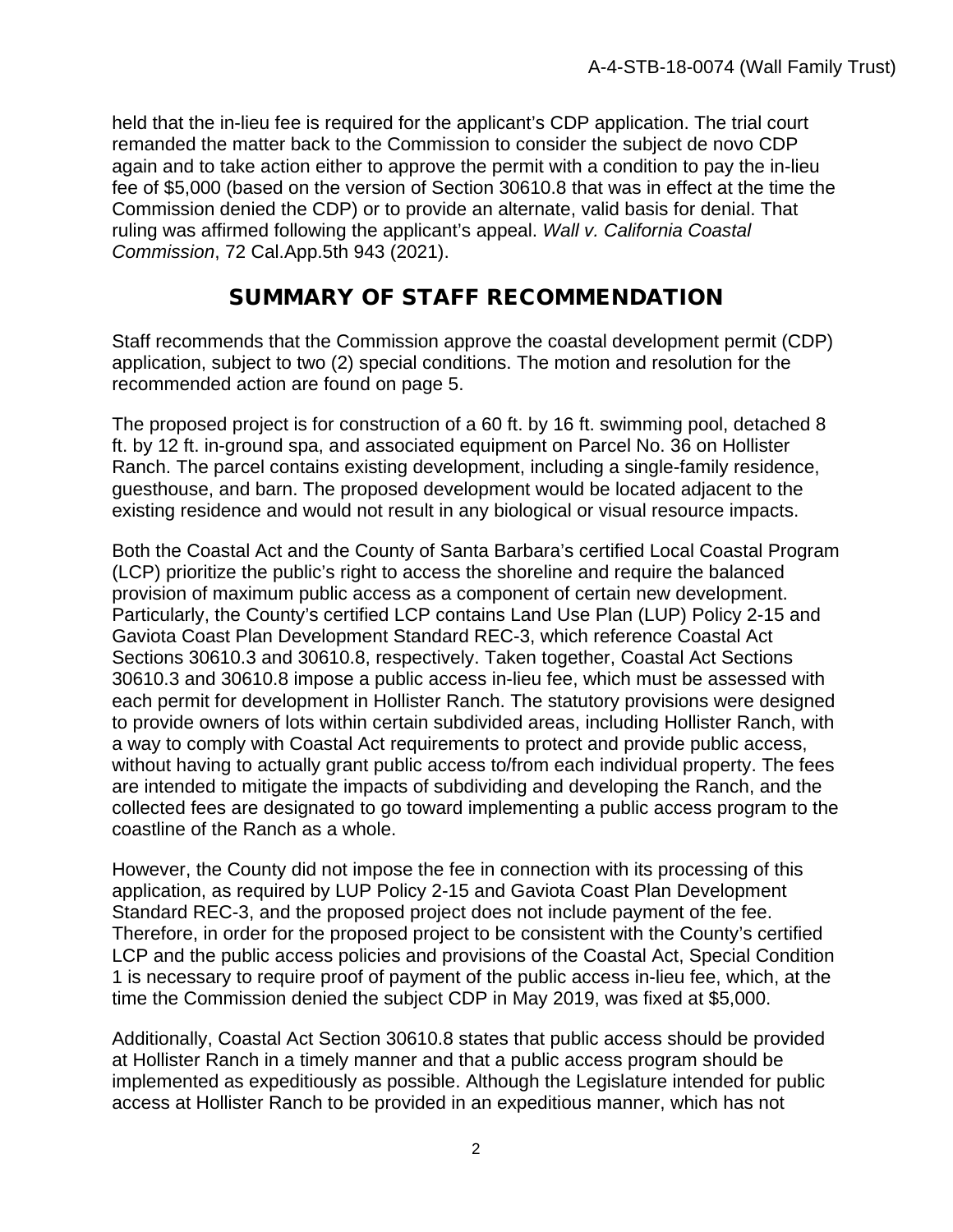occurred, it drafted Sections 30610.3 and 30610.8 to permit development upon payment of an in-lieu fee, rather than requiring actual access prior to granting a CDP. Further, requiring the in-lieu fee for each CDP issued for development at Hollister Ranch will help to provide access by securing funds to acquire easements and provide the means necessary to implement public access to this remote stretch of the coast. Moreover, work to create and implement a current and comprehensive Hollister Ranch Coastal Access Program is currently ongoing, and the in-lieu fees are necessary for implementation of the program.

Finally, the proposed development would involve grading and excavation, which may result in adverse impacts to archaeological resources that may exist on site. Therefore, Special Condition 2 is required to ensure protection of any archaeological resources that may be discovered during construction.

Staff therefore recommends that the Commission approve the proposed development with special conditions and find that the proposed development, as conditioned, is consistent with the applicable policies and provisions of the County's certified LCP and the Coastal Act.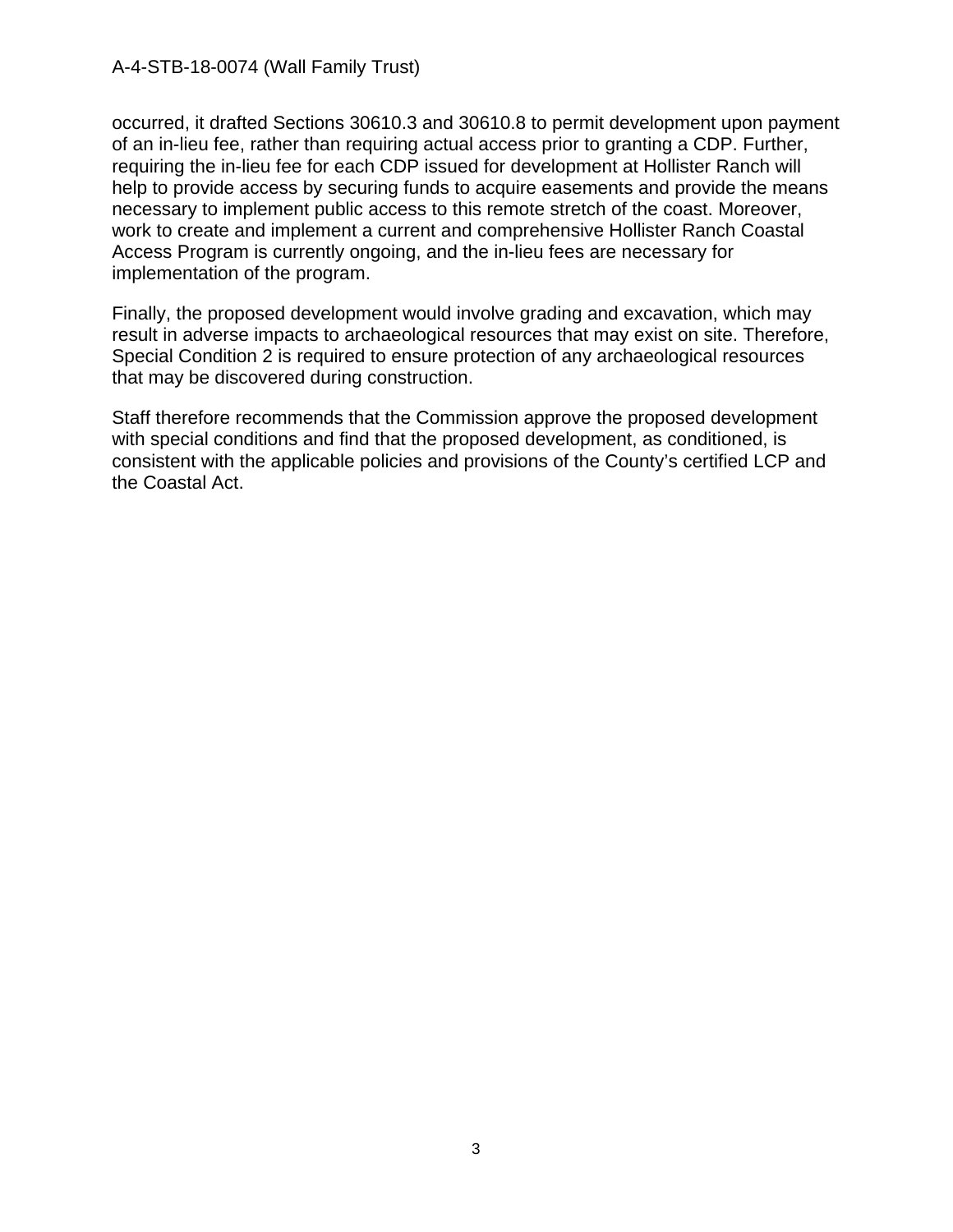# TABLE OF CONTENTS

| $\mathbf{L}$ |                                                      |  |
|--------------|------------------------------------------------------|--|
|              |                                                      |  |
|              |                                                      |  |
|              |                                                      |  |
|              |                                                      |  |
|              |                                                      |  |
|              |                                                      |  |
|              | APPENDIX B - CULTURAL RESOURCES SIGNIFICANCE TESTING |  |

# E)

| <b>EXHIBITS</b>          |  |
|--------------------------|--|
| Exhibit 1 – Vicinity Map |  |
| Exhibit 2 – Parcel Map   |  |
| Exhibit 3 - Site Plan    |  |
| Exhibit 4 - Aerial Views |  |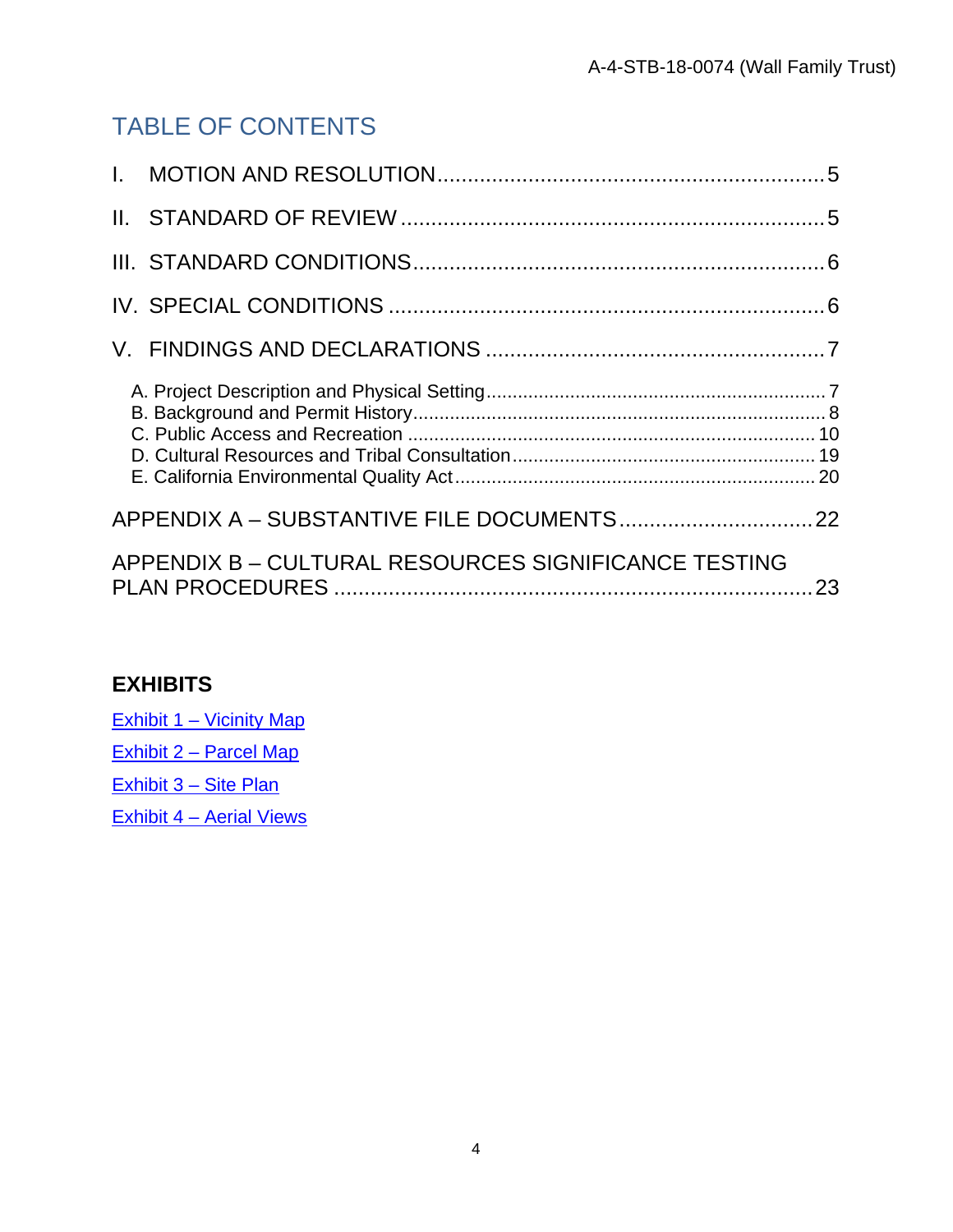# <span id="page-4-0"></span>**I. Motion and Resolution**

#### **Motion:**

I move that the Commission approve Coastal Development Permit No. A-4-STB-18- 0074 pursuant to the staff recommendation.

#### **Staff Recommendation of Approval:**

Staff recommends a **YES** vote. Passage of this motion will result in approval of the permit as conditioned and adoption of the following resolution and findings. The motion passes only by affirmative vote of a majority of the Commissioners present.

#### **Resolution to Approve the Permit:**

The Commission hereby approves Coastal Development Permit No. A-4-STB-18- 0074 and adopts the findings set forth below on grounds that the development as conditioned will be in conformity with the policies of the Santa Barbara County certified Local Coastal Program and with the access and recreation policies of Chapter 3 of the Coastal Act. Approval of the permit complies with the California Environmental Quality Act because either 1) feasible mitigation measures and/or alternatives have been incorporated to substantially lessen any significant adverse effects of the development on the environment, or 2) there are no further feasible mitigation measures or alternatives that would substantially lessen any significant adverse impacts of the development on the environment.

# <span id="page-4-1"></span>**II. Standard of Review**

After certification of a Local Coastal Program (LCP), Section 30603 of the Coastal Act provides for appeals to the Coastal Commission of a local government's actions on certain types of coastal development permits (including any new development which occurs between the first public road and the sea, such as the proposed project sites). In this case, the proposed development was appealed to the Commission, which found during a public meeting on February 7, 2019, that a substantial issue was raised.

For the Commission's "de novo" review of the application, the standard of review for the proposed development is, in part, the policies and provisions of the County of Santa Barbara Local Coastal Program. In addition, pursuant to Section 30604(c) of the Coastal Act, all proposed development located between the first public road and the sea (such as the project site) including those areas where a certified LCP has been prepared, must also be reviewed for consistency with the public access and recreation policies of the Coastal Act. All Chapter 3 policies of the Coastal Act have been incorporated in their entirety in Santa Barbara County's certified LCP as guiding policies pursuant to Policy 1-1 of the County's Coastal Land Use Plan (LUP).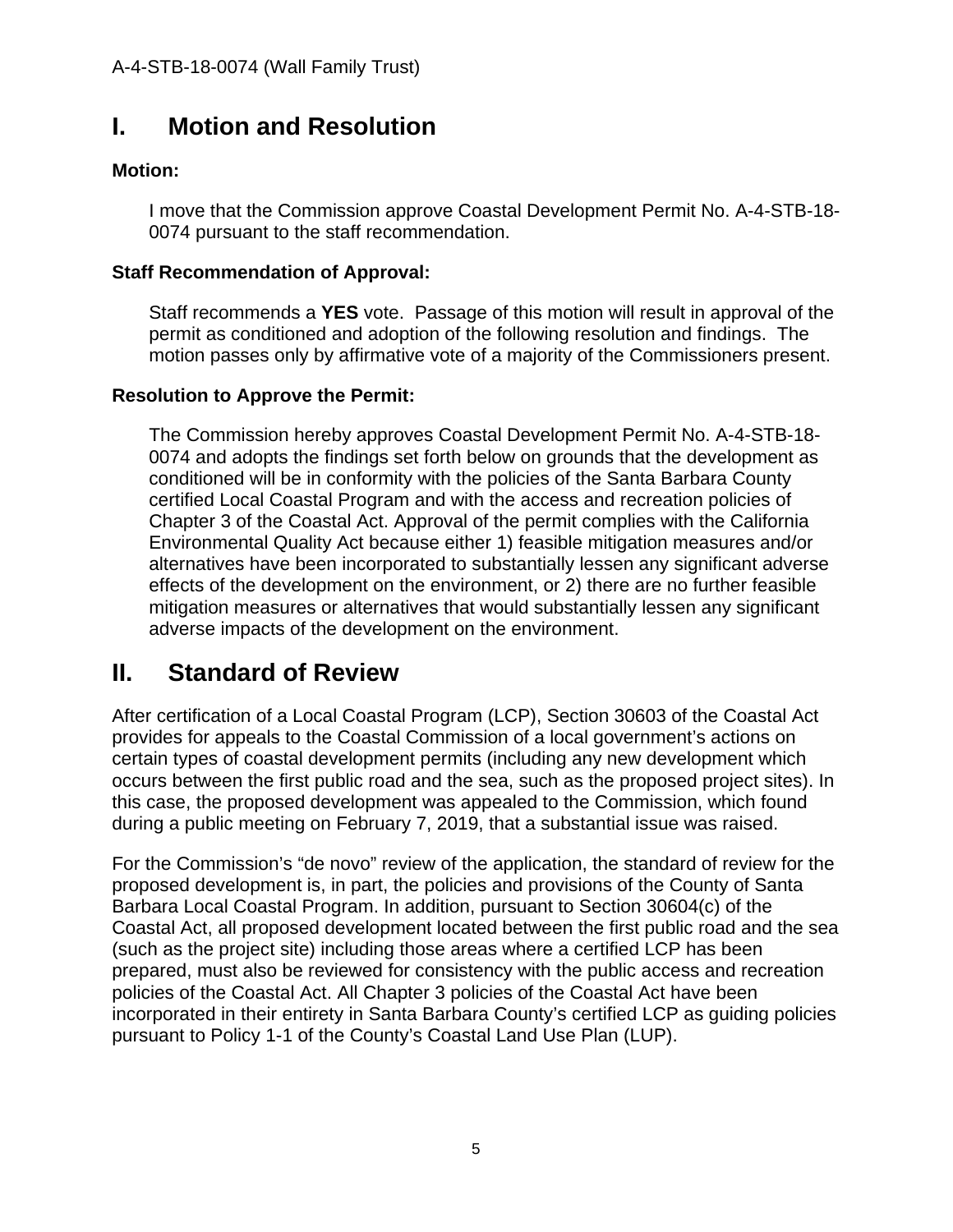## <span id="page-5-0"></span>**III. Standard Conditions**

- **1. Notice of Receipt and Acknowledgment**. The permit is not valid and development shall not commence until a copy of the permit, signed by the applicant or authorized agent, acknowledging receipt of the permit and acceptance of the terms and conditions, is returned to the Commission office.
- **2. Expiration**. If development has not commenced, the permit will expire two years from the date on which the Commission voted on the application. Development shall be pursued in a diligent manner and completed in a reasonable period of time. Application for extension of the permit must be made prior to the expiration date.
- **3. Interpretation**. Any questions of intent of interpretation of any condition will be resolved by the Executive Director or the Commission.
- **4. Assignment**. The permit may be assigned to any qualified person, provided assignee files with the Commission an affidavit accepting all terms and conditions of the permit.
- **5. Terms and Conditions Run with the Land**. These terms and conditions shall be perpetual, and it is the intention of the Commission and the applicant to bind all future owners and possessors of the subject property to the terms and conditions.

## <span id="page-5-1"></span>**IV. Special Conditions**

#### **1. Hollister Ranch Public Access In-Lieu Fee**

Prior to issuance of the coastal development permit, the applicant shall submit evidence, for the review and approval of the Executive Director, that an in-lieu fee of \$5,000 for the subject CDP has been paid to the California Coastal Conservancy consistent with Section 30610.8 of the California Public Resources Code (the version that was in effect in May 2019). A cashier's check shall be submitted to: California Coastal Conservancy, 1515 Clay Street, 10<sup>th</sup> Floor, Oakland, CA 94612, Attn.: Trish Chapman (510) 286-1015. Proof of payment shall be submitted to the South Central District Office of the California Coastal Commission.

#### **2. Archaeological Monitoring**

- A. By acceptance of this permit, the applicant agrees to comply with the following monitoring and testing requirements:
	- (i) Archaeological monitor(s) qualified by the California Office of Historic Preservation (OHP) standards, and a minimum of 1 Native American monitor, including at least one monitor from each tribal entity with documented ancestral ties to the area and that expresses interest in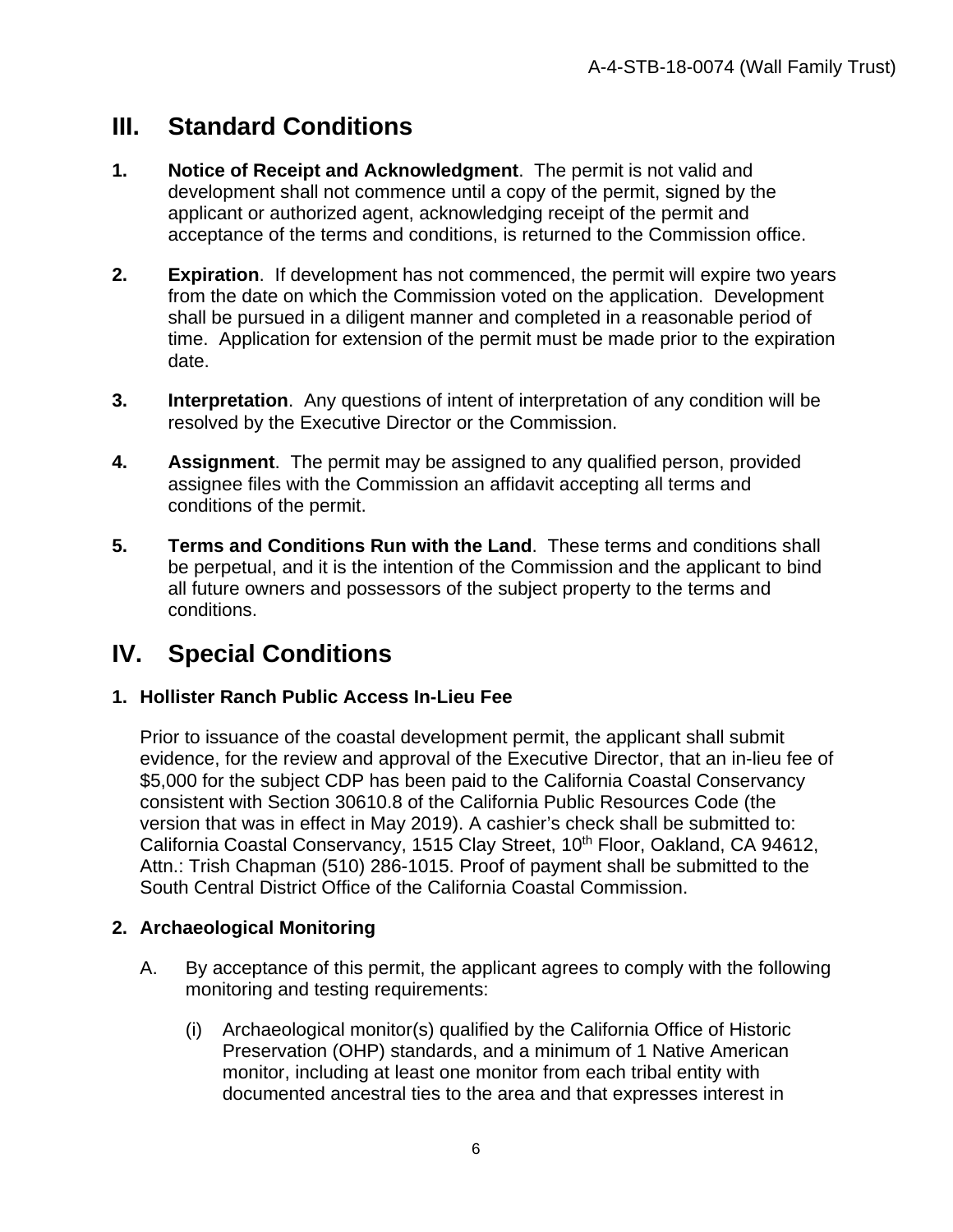monitoring, appointed consistent with the standards of the Native American Heritage Commission (NAHC), and the Native American most likely descendent (MLD) when State Law mandates identification of a MLD, shall monitor all project grading, excavation work, site preparation or landscaping activities associated with the approved development. Prior to the commencement and/or re-commencement of any monitoring, the permittee shall notify each archaeological and Native American monitor of the requirements and procedures established by this special condition, including all subsections.

- (ii) The permittee shall provide sufficient archaeological and Native American monitors to assure that all project grading and any other subsurface activity that has any potential to uncover or otherwise disturb cultural deposits is monitored at all times;
- B. If an area of cultural deposits is discovered during the course of the project:
	- (i) All construction and subsurface activities that have the potential to uncover or otherwise disturb cultural deposits in the area of the discovery shall cease within 50 feet of the deposit immediately. The applicant shall report all discovered resources as soon as possible, by phone or by email to the Executive Director. The archaeological monitor on-site must contact all affected groups of the Native American Tribe that are not present for on-site monitoring and notify them of the discovery in order to determine the results of subsection C below.
- C. Significance testing may be carried out only if acceptable to the affected Native American Tribe, in accordance with the attached "Cultural Resources Significance Testing Plan Procedures" **(Appendix B)** and in consultation with the Tribe. The Executive Director shall, in writing, determine the adequacy of the Significance Testing Plan and if it can be implemented without further Commission action, provide written authorization to proceed. The Significance Testing Plan results, if applicable, along with the project archaeologist's recommendation as to whether the discovery should be considered significant, and the comments of the Native American monitors and MLD when State Law mandates the identification of a MLD, shall be submitted to the Executive Director for a determination. If the Executive Director determines that the discovery is significant, development shall not recommence, and the permittee shall submit to the Executive Director a Supplementary Archaeological Plan consistent with Appendix B.

# <span id="page-6-0"></span>**V. Findings and Declarations**

## <span id="page-6-1"></span>**A. Project Description and Physical Setting**

The subject coastal development permit (CDP) is for development within Hollister Ranch. The Ranch extends, east to west, from Gaviota State Park to approximately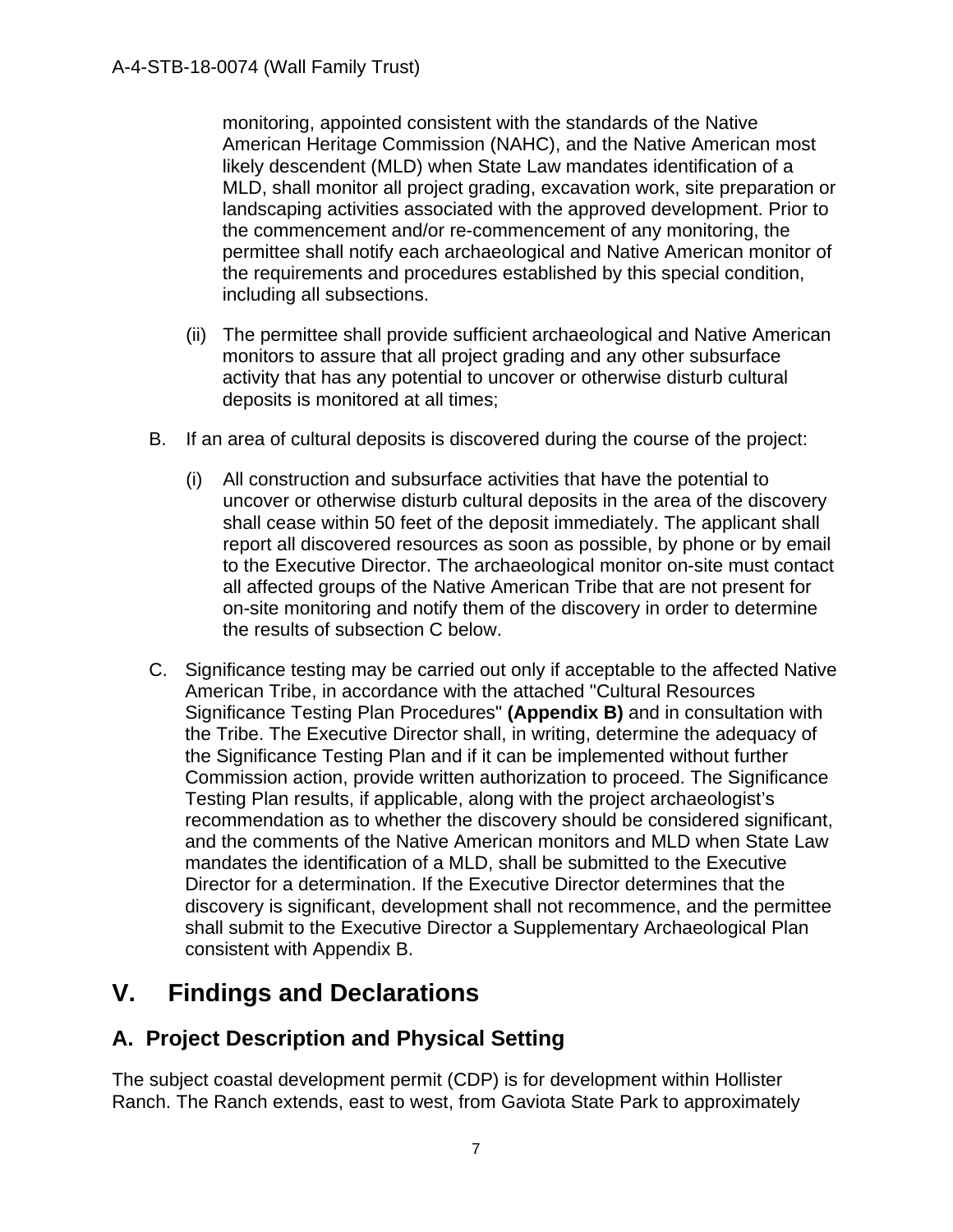three miles east of Point Conception and, north to south, from the crest of the Santa Ynez Mountains to the ocean [\(Exhibit 1\)](https://documents.coastal.ca.gov/reports/2022/6/f17b/f17b-6-2022-exhibits.pdf). The Ranch is a working cattle ranch that has been in operation for over 100 years, totals 14,500 acres, and is subdivided into 100 acre (plus) parcels. The majority of this land is currently undeveloped. The Ranch has approximately 8.5 miles of shoreline that includes several cove beaches.

The subject property is a 101.95-acre parcel (APN 083-670-011) zoned Agriculture II (AG-II-320) that lies approximately three quarters of a mile inland from the beach and comprises Hollister Ranch Parcel 36 in the Gaviota area of Santa Barbara County [\(Exhibit 2\)](https://documents.coastal.ca.gov/reports/2022/6/f17b/f17b-6-2022-exhibits.pdf). The site is developed with a single-family residence, guesthouse, and barn [\(Exhibit 3\)](https://documents.coastal.ca.gov/reports/2022/6/f17b/f17b-6-2022-exhibits.pdf). The subject application is for construction of a 60 ft. by 16 ft. swimming pool, detached 8 ft. by 12 ft. in-ground spa, associated equipment, and excavation of 89 cu. yds. of soil to be exported off site [\(Exhibit 4\)](https://documents.coastal.ca.gov/reports/2022/6/f17b/f17b-6-2022-exhibits.pdf). The proposed swimming pool, spa, and associated equipment would be located adjacent to the residence. The swimming pool and spa would be located just south of the existing residence while the equipment would be located on the west side of the residence. The project does not propose the removal of any trees or native vegetation.

## <span id="page-7-0"></span>**B. Background and Permit History**

In 1971 Hollister Ranch was subdivided into 135 100-acre (plus) parcels. During the late 1970s, the Commission approved several permits for new homes within Hollister Ranch and conditioned each of them to require offers to dedicate easements to provide pedestrian trails, recreation areas, and a shuttle system for transporting the public to the coast at the ranch. The property owners sued, arguing that they were unable to convey the easements required by their permits because the land underlying the main accessways was owned and controlled by a third party—the Hollister Ranch Owners' Association (HROA). However, in 1979, before the court issued a decision on the merits, Assembly Bill 643 was passed to amend the Coastal Act, and the passage of the bill allowed the presiding judge to avoid ruling on the merits of the case.

Assembly Bill 643 revised the Coastal Act to add Section 30610.3, which creates an alternative for owners of subdivided lots to provide comprehensive coastal access when they are unable to provide parcel-by-parcel access through individual permits. This process begins when the Commission formally designates an area as eligible. The Commission then prepares an access program for the area outlining what type of public uses will be permitted, the facilities that will be provided, and how the program will be managed. Once adopted, the Coastal Conservancy is responsible for implementing the program. After Assembly Bill 643 was enacted, the court handling the Hollister property owners' lawsuit recognized the potential to apply this legislation to Hollister Ranch and remanded the case back to the Commission in July 1980 for further consideration. In That year, the Commission adopted a resolution designating Hollister Ranch as an appropriate area for an in-lieu fee program pursuant to Section 30610.3.

Following this designation, staff from the Commission and the Coastal Conservancy worked together to develop an access program for Hollister Ranch. The staff determined that fieldwork would be necessary to accurately evaluate the area's natural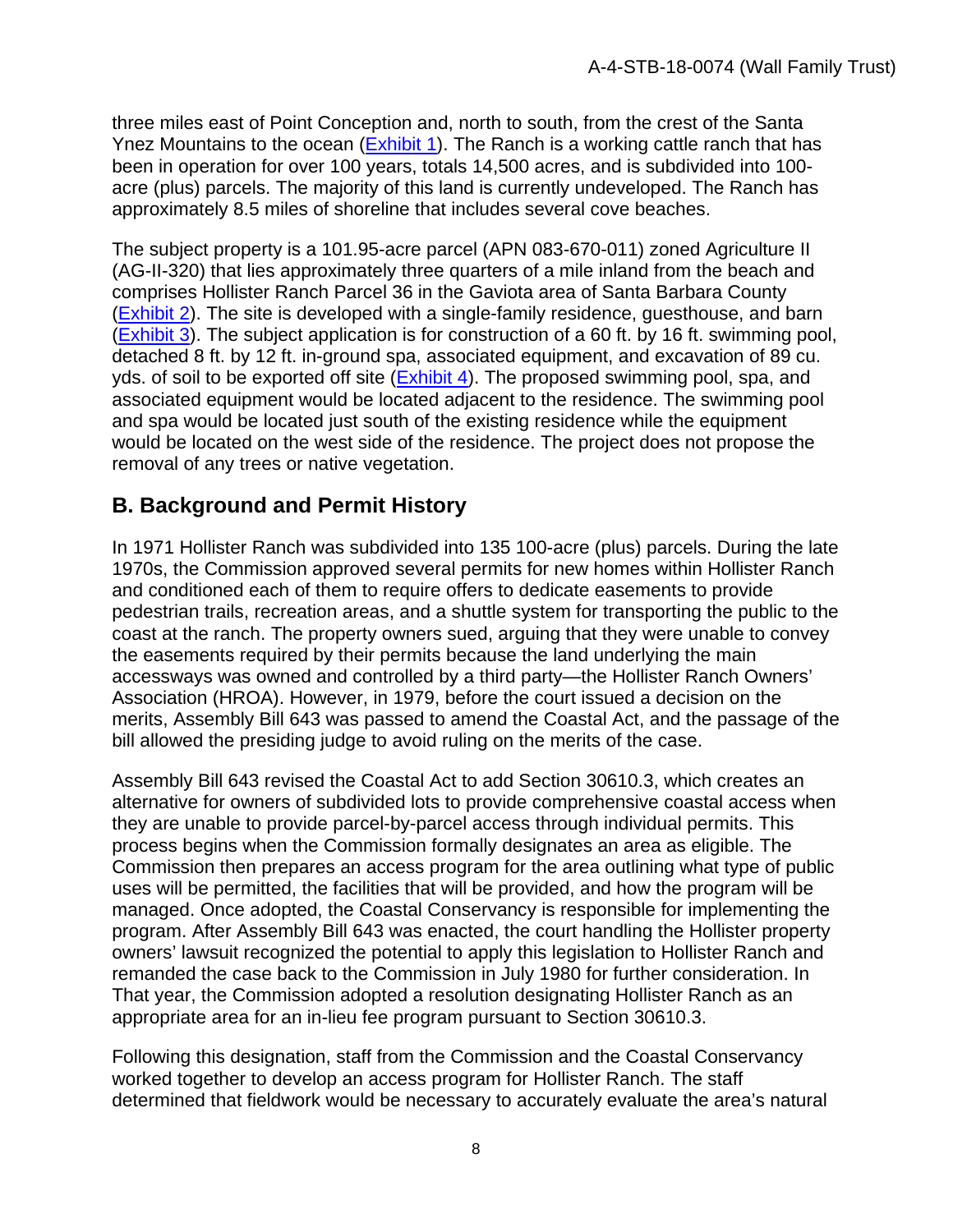resources and appropriately site the proposed access facilities. This fieldwork required surveying the common areas of the Ranch, as well as nineteen private parcels. The HROA allowed staff to visit the common areas; however, fourteen of the nineteen landowners would not give permission for staff to survey their property. After concluding that a survey of only five of the nineteen private parcels would be inadequate, staff was forced to limit its fieldwork to the common areas of the Ranch.

Nevertheless, Commission and Conservancy staff prepared the Hollister Ranch Coastal Access Program based on the limited data available. The program called for a phased and monitored approach to opening and managing access to the ranch. It proposed the construction of beach facilities for 100-150 daily users, with pedestrian trails, bicycle paths, and shuttle vans to access those facilities. The program also prioritized protection of sensitive habitat areas and acknowledged the property owners' privacy needs. Both agencies jointly adopted the program on August 18, 1981.

However, without adequate access to all parcels, the Conservancy could not obtain necessary appraisal data in order to determine the cost of acquiring and developing the public access easements proposed in the program. Without knowing the costs, staff could not calculate the value of the in-lieu fees necessary to fund the program. As a result, the Conservancy was unable to implement the Hollister Ranch Coastal Access Program, and to date, implementation of a public access program at Hollister Ranch has not been fulfilled. Recognizing that the establishment of an in-lieu fee could be delayed indefinitely if the landowners did not cooperate in the appraisal process, in February 1982, the Legislature passed Assembly Bill 321, which added Section 30610.8 to the Coastal Act. This legislation fixed the amount of the in-lieu fee at Hollister Ranch at \$5,000 per permit and appropriated \$500,000 for expenditure by the Conservancy to implement the access program.<sup>[1](#page-8-0)</sup>

On November 7, 2018, the Commission certified the Gaviota Coast Plan, which functions as a stand-alone area plan that is a component of the County's LCP. Certification of the Gaviota Coast Plan applied new goals, policies, and development standards developed specifically for the Gaviota Coast Plan area, which includes Hollister Ranch. These goals, policies, and development standards address protection of environmental resources, agricultural resources, and public access among other land use issues. One of the Gaviota Coast Plan development standards (Development Standard REC-3) reflects Coastal Act Section 30610.8, which requires payment of a fee for each CDP issued for development in Hollister Ranch. Development within the plan

<span id="page-8-0"></span><sup>1</sup> The in-lieu fee amount remained set at \$5,000 for almost 38 years, but in October 2019, as a result of renewed public interest in obtaining access to the Hollister Ranch coastline, Assembly Bill 1680 was enacted, which amended Coastal Act Section 30610.8 to raise the in-lieu fee from \$5,000 to \$33,000 per permit, with ongoing, automatic annual adjustments. Assembly Bill 1680 also required the Commission, in consultation with the Coastal Conservancy, the Department of Parks and Recreation, and the State Lands Commission, to develop a contemporary public access program by April 1, 2021 and implement the first phase of public access by April 1, 2022. In part due to the COVID-19 health crisis, development of a new Hollister Ranch public access program has been delayed; however, work to develop the Hollister Ranch public access program remains ongoing.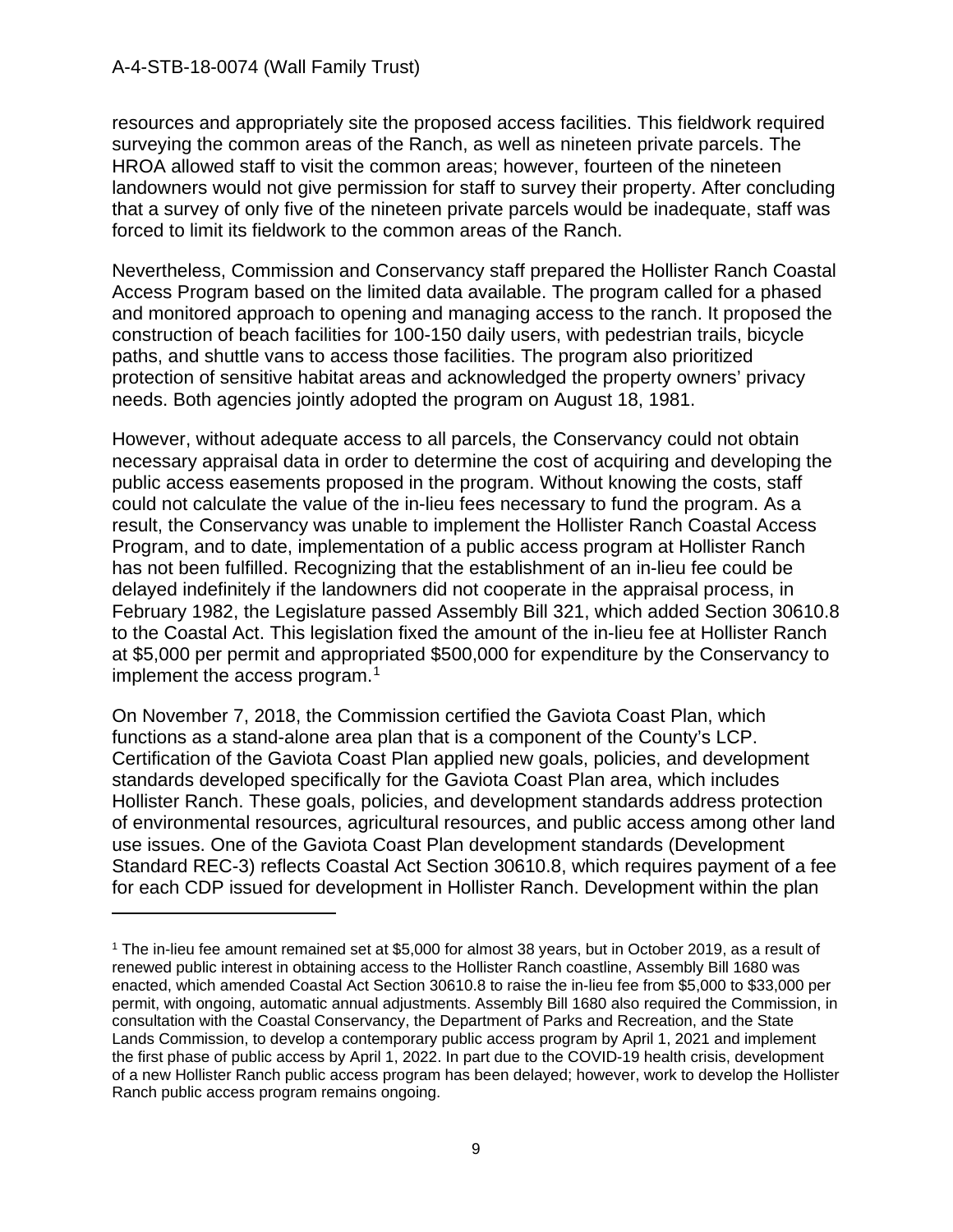area also continues to be subject to the policies and provisions of the remainder of the County's LCP.

On November 15, 2018, Santa Barbara County approved the CDP that was the subject of the Commission's original appeal (and which is the subject of this remanded de novo review) but did not require payment of the in-lieu fee. Additionally, the County does not have a record of in-lieu fees being paid in connection with prior County coastal development permits issued for any of the existing development on the property, which includes a single-family residence and guesthouse approved for development in 2001, a barn approved in 2010, and an accessory storage structure approved in 2011. The County's action of the CDP was appealed by the Commission, and on February 7, 2019, the Commission found that the appeal raised substantial LCP conformance issues and the Commission took jurisdiction over the CDP application for the proposed project.

On May 9, 2019, the Commission denied the application de novo. Among other findings, the Commission found that the proposed project did not include payment of the fee required under Public Resources Code section 30610.8, which together with Section 30610.3, establishes an in lieu fee program to address the lack of public access at Hollister Ranch. The applicant then sued the Commission over the denial of the CDP application. Following a trial, the trial court held that the in-lieu fee is required for the applicant's CDP application. The trial court remanded the matter back to the Commission to consider the subject de novo CDP again and to take action either to approve the permit with a condition to pay the in-lieu fee of \$5,000 (based on the version of Section 30610.8 that was in effect at the time the Commission denied the CDP) or to provide an alternate, valid basis for denial. That ruling was affirmed following the applicant's appeal. Therefore, the CDP that was the subject of the Commission's original de novo appeal hearing on May 9, 2019 is now before the Commission as a remanded de novo appeal.

### <span id="page-9-0"></span>**C. Public Access and Recreation**

Section 30210 of the Coastal Act states:

In carrying out the requirement of Section 4 of Article X of the California Constitution, maximum access, which shall be conspicuously posted, and recreational opportunities shall be provided for all the people consistent with public safety needs and the need to protect public rights, rights of private property owners, and natural resource areas from overuse.

Section 30211 of the Coastal Act states:

Development shall not interfere with the public's right of access to the sea where acquired through use or legislative authorization, including, but not limited to, the use of dry sand and rocky coastal beaches to the first line of terrestrial vegetation.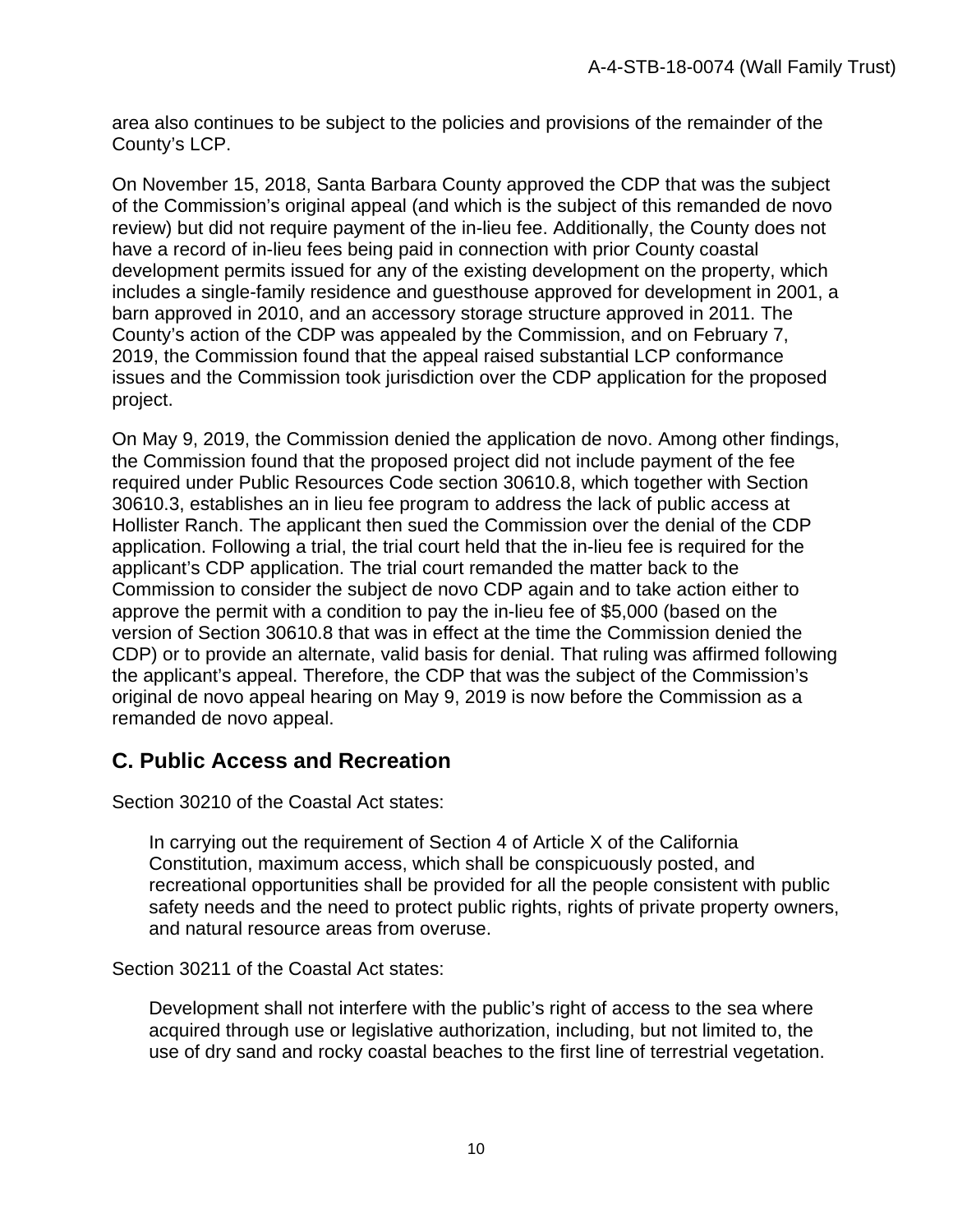Section 30212 of the Coastal Act states, relevant part:

(a) Public access from the nearest public roadway to the shoreline and along the coast shall be provided in new development projects except where: (1) it is inconsistent with public safety, military security needs, or the protection of fragile coastal resources, (2) adequate access exists nearby, or, (3) agricultural would be adversely affected. Dedicated accessway shall not be required to be opened to public use until a public agency or private association agrees to accept responsibility for maintenance and liability of the accessway.

Section 30220 of the Coastal Act states:

Coastal areas suited for water-oriented recreational activities that cannot readily be provided at inland water areas shall be protected for such uses.

Section 30211 of the Coastal Act states:

Oceanfront land suitable for recreational use shall be protected for recreation use and development unless present and foreseeable future demand for public or commercial recreational activities that could be accommodated on the property is already adequately provided for in the area.

Section 30223 of the Coastal Act states:

Upland areas necessary to support coastal recreational uses shall be reserved for such uses, where feasible.

Section 30610.3 of the Coastal Act states, in relevant part:

- (a) Whenever the Commission determines (1) that public access opportunities through an existing subdivided area, which has less than 75 percent of the subdivided lots built upon, or an area proposed to be subdivided are not adequate to meet the public access requirements of this division and (2) that individual owners of vacant lots in those areas do not have the legal authority to comply with public access requirements as a condition of securing a coastal development permit for the reason that some other person or persons has legal authority, the Commission shall implement public access requirements as provided in this section.
- (b) The Commission, on its own motion or at the request of an affected property owner, shall identify an area as meeting the criteria specified in subdivision (a). After an area has been identified, the Commission shall, after appropriate public hearings adopt a specific public access program for the area and shall request that the State Coastal Conservancy, established pursuant to Division 21 (commencing with Section 31 000), implement the program. The access program shall include, but not be limited to, the identification of specific land areas and view corridors to be used for public access, any facilities or other development deemed appropriate, the commission's recommendations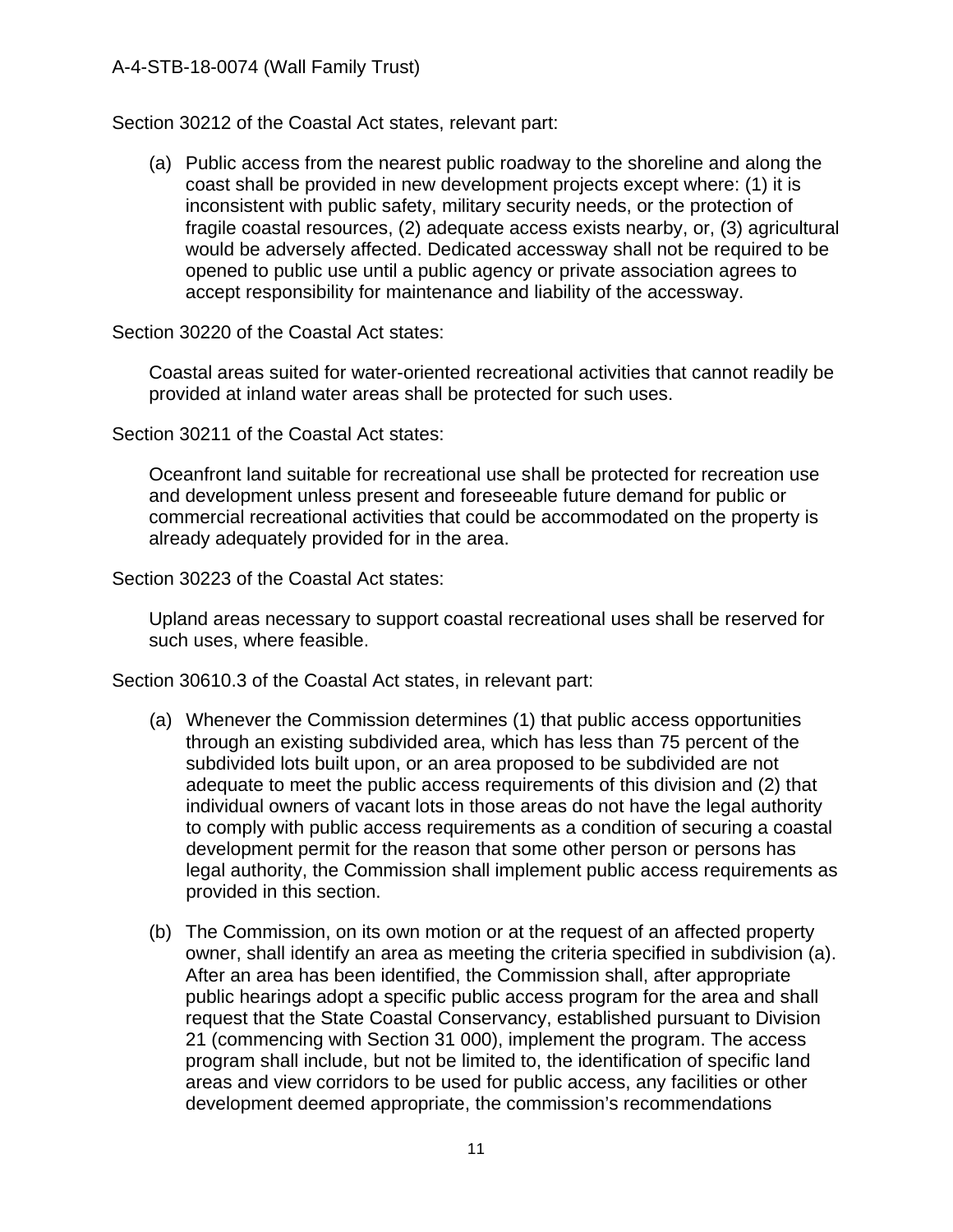regarding the manner in which public access will be managed, and the types of permitted public uses. The State Coastal Conservancy shall, pursuant to its authority, implement the public access program.

- (c) The State Coastal Conservancy shall be authorized to expend funds when appropriated from the Coastal Access Account for the purchase of land and view easements and to pay for any development needed to carry out the public access program specified in subdivision (a). Not more than 5 percent of the amount of funds necessary to carry out each public access program may be provided as a grant to the State Coastal Conservancy for its administration incurred in carrying out the access program.
- (d) The State Coastal Conservancy may enter into any agreement it deems necessary and appropriate with any state or local public agency or with a private association authorized to perform those functions for the operation and maintenance of any access facilities acquired or developed pursuant to this section.
- (e) Every person receiving a coastal development permit or a certificate of exemption for development on any vacant lot within an area designated pursuant to this section shall, prior to the commencement of construction, pay to the commission, for deposit in the Coastal Access Account, an "in- lieu" public access fee. The amount of each fee shall be determined by dividing the cost of acquiring the specified lands and view easements by the total number of lots within the identified area. The proportion of acquisition cost that can be allocated to lots built upon pursuant to permits that were not subject to public access conditions under this division or the California Coastal Zone Conservation Act of 1972 (former Division 18 (commencing with Section 27000)) shall be paid from the Coastal Access Account. An "in-lieu" public access fee may be in the form of an appropriate dedication, in which event the lots to which the dedication can be credited shall not be counted toward the total number of lots used in arriving at the "in-lieu" public access fee share for each remaining lot.
- (f) For purposes of determining the acquisition costs specified in subdivision (e), the State Coastal Conservancy may, in the absence of a fixed price agreed to by both the State Coastal Conservancy and the seller, specify an estimated cost based on a formal appraisal of the value of the interest proposed to be acquired. The appraisal shall be conducted by an independent appraiser under contract with the State Coastal Conservancy and shall be completed within 120 days of the adoption of the specific public access program by the commission pursuant to subdivision (b). The appraisal shall be deemed suitable for all purposes of the Property Acquisition Law (Part 11, (commencing with Section 15850 of the Government Code)). For every year following public acquisition of the interests in land specified as part of a public access program and prior to payment of the required "in-lieu" fee, a carrying cost factor equal to 5 percent of the share attributable to each lot shall be added to any unpaid "in-lieu" public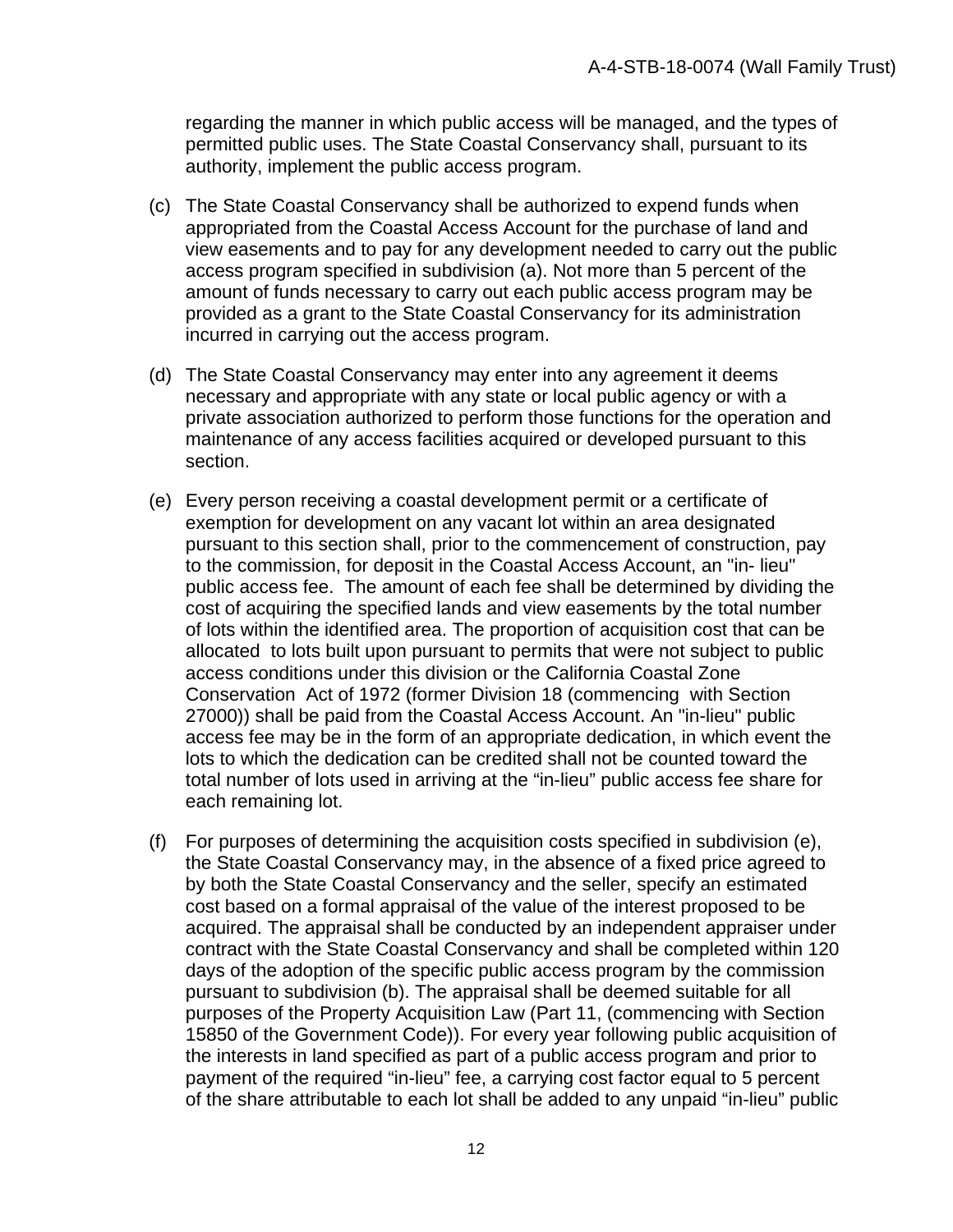access fee provided, however, that a lot owner may pay the "in-lieu" public access fee at any time after public acquisition in order to avoid payment of the carrying cost factor.

Coastal Act Section 30610.8 (as amended by 2019's Assembly Bill 1680) states:

- (a) The Legislature hereby finds and declares that a dispute exists at the Hollister Ranch in Santa Barbara County with respect to the implementation of public access policies of this division and that it is in the interest of the state and the property owners at the Hollister Ranch to resolve this dispute in an expeditious manner. The Legislature further finds and declares that public access should be provided in a timely manner and that in order to achieve this goal, while permitting property owners to commence construction, the provisions of this section are necessary to promote the public's welfare.
- (b) For purposes of Section 30610.3 and with respect to the Hollister Ranch public access program, the in-lieu fee shall be thirty-three thousand dollars (\$33,000) for each permit, adjusted annually for inflation pursuant to the consumer price index. Upon payment by the applicant for a coastal development permit of this in-lieu fee to the State Coastal Conservancy for use in implementing the public access program, the applicant may immediately commence construction if the other conditions of the coastal development permit, if any, have been met. No condition may be added to a coastal development permit that was issued prior to the effective date of this section for any development at the Hollister Ranch.
- (c) The State Coastal Conservancy and the State Lands Commission shall use their full authority provided under law to implement, as expeditiously as possible, the public access policies and provisions of this division at the Hollister Ranch in the County of Santa Barbara.

Coastal Act Section 30610.81 states:

(a) (1) To ensure public access to Hollister Ranch in the County of Santa Barbara, the commission shall, in collaboration with the State Coastal Conservancy, the Department of Parks and Recreation, and the State Lands Commission, by April 1, 2021, develop a contemporary public access program for Hollister Ranch that will replace the existing coastal access program for Hollister Ranch that the commission adopted in 1982.

(2) The public access program for Hollister Ranch shall be informed by a public outreach and stakeholder engagement process and shall include, at a minimum, all of the following:

(A) A list of public access options to the state-owned tidelands at Hollister Ranch. Each option shall, at a minimum, include options for public access by land and shall include a description of the scope of access as well as an assessment of implementation costs and ongoing operation.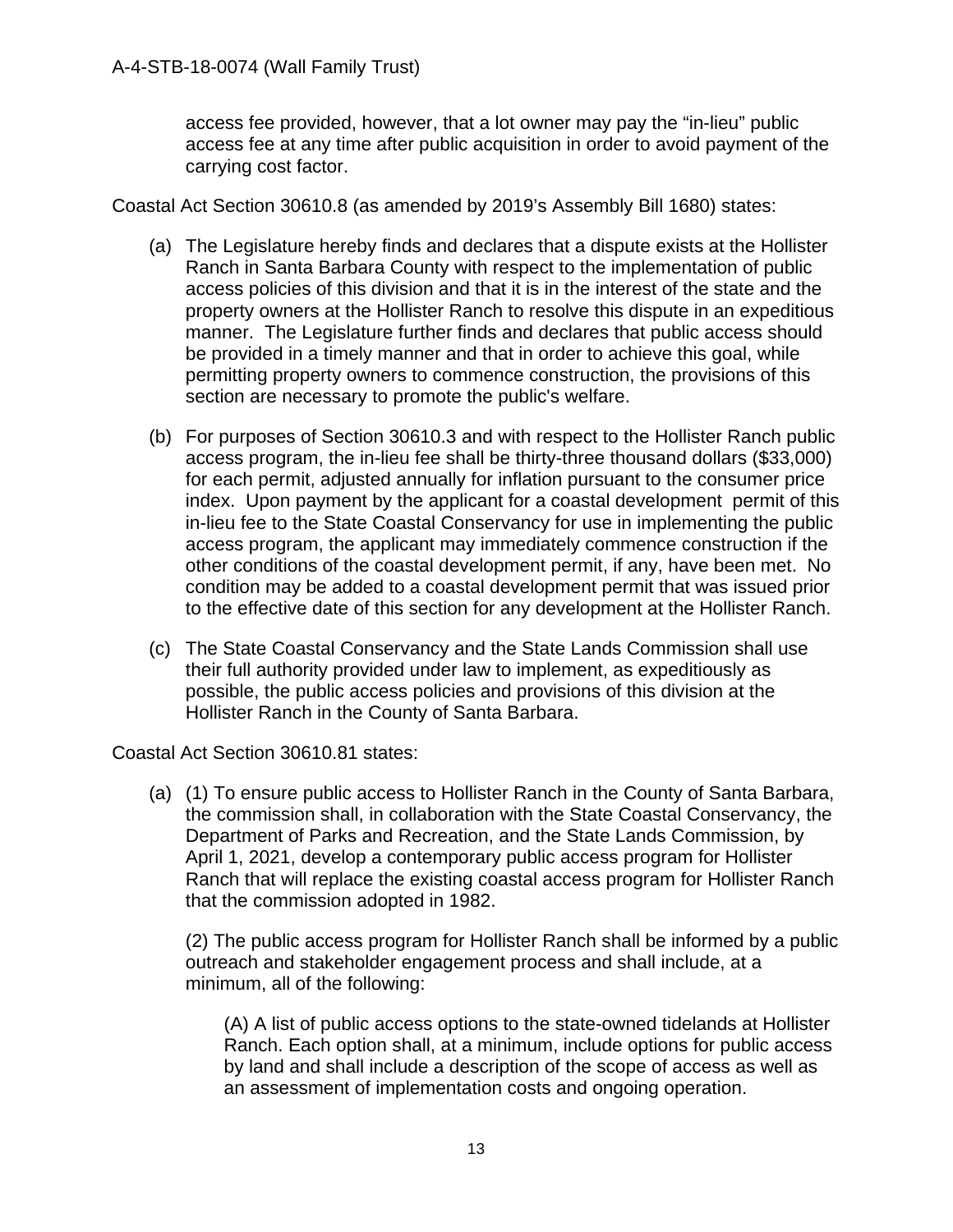(B) A description of the physical environment at Hollister Ranch, including the shoreline, beach areas, coastal and marine habitat, existing land uses, and cultural and historical resources.

(C) A description of the current level of public access to the state-owned tidelands at Hollister Ranch.

(D) Educational and scientific research opportunities along the Hollister Ranch coast associated with the natural, cultural, and historical resources.

(E) Provisions to protect and preserve sensitive natural, cultural, and historical resources.

(3) In addition to the components required by paragraph (2), the public access program shall include all of the following:

(A) A summary of permits needed to implement the program.

(B) An implementation strategy.

(C) A program that implements specified portions of the program providing land access that includes a first phase of public access to the beach by land controlled by the Hollister Ranch Owners Association. On or before April 1, 2022, the State Coastal Conservancy shall fully implement the first phase of the public access to the beach. Implementation of this subparagraph is subject to appropriation of funding to provide for the specified land access.

(4) An action by a private person or entity to impede, delay, or otherwise obstruct the implementation of the public access pursuant to subparagraph (C) of paragraph (3) or other provisions of the public access program constitutes a violation of the public access provisions of this division.

- (b) The commission, the State Coastal Conservancy, the Department of Parks and Recreation, and the State Lands Commission, or their designated representatives, shall have access to the common areas within Hollister Ranch in order to evaluate resources and determine appropriate public access opportunities and to fulfill implementation of the public access program identified in this section.
- (c) If a public access program deadline required under subdivision (a) is not met for any reason, the commission, in collaboration with the State Coastal Conservancy, the Department of Parks and Recreation, and the State Lands Commission, shall submit a report to the Legislature within 30 days of missing the deadline. The report shall include an explanation for why the public access program has been delayed, a proposed completion date, and any other relevant information pertinent to the completion of the full implementation of the public access program for Hollister Ranch. A report to be submitted pursuant to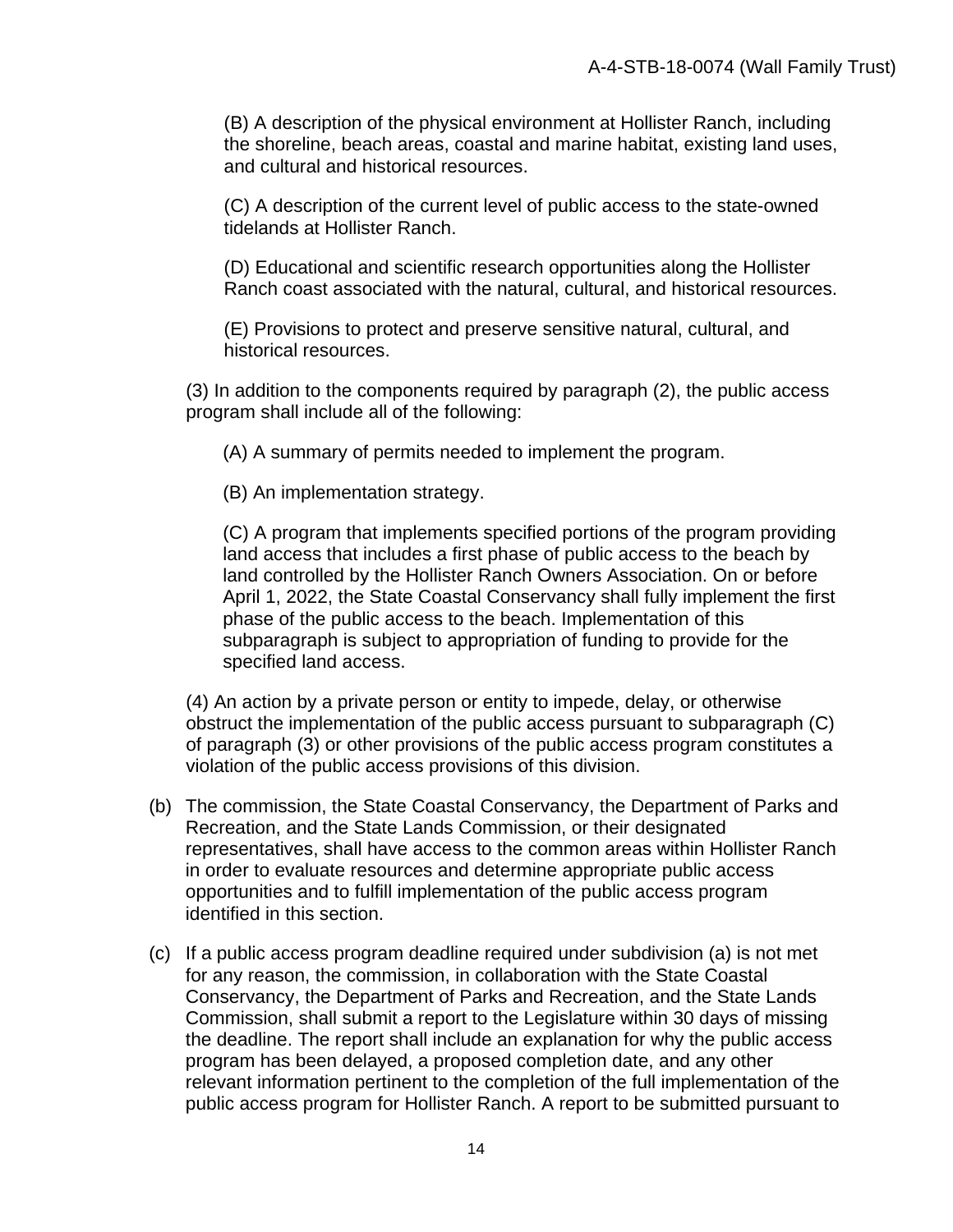this subdivision shall be submitted in compliance with Section 9795 of the Government Code.

(d) Notwithstanding provision 2 of category (2) of Item 3760-490-721 of the Budget Act of 1984, all in-lieu fees received pursuant to subdivision (b) of Section 30610.8 before, on, or after January 1, 2020, as well as other moneys received by the State Coastal Conservancy for providing public access at Hollister Ranch from other public or private sources, including nonprofit sources, shall be deposited in the Hollister Ranch Access Management Subaccount, which is hereby created in the State Coastal Conservancy Fund. Moneys in the subaccount, upon appropriation by the Legislature, shall be used for any action necessary to implement the public access program for Hollister Ranch.

Section 30610.8 of the Coastal Act, as it was in effect as of May 2019, stated as follows:

- (a) The Legislature hereby finds and declares that a dispute exists at the Hollister Ranch in Santa Barbara County with respect to the implementation of public access policies of this division and that it is in the interest of the state and the property owners at the Hollister Ranch to resolve this dispute in an expeditious manner. The Legislature further finds and declares that public access should be provided in a timely manner and that in order to achieve this goal, while permitting property owners to commence construction, the provisions of this section are necessary to promote the public's welfare.
- (b) For purposes of Section 30610.3 and with respect to the Hollister Ranch public access program, the in-lieu fee shall be five thousand dollars (\$5,000) for each permit. Upon payment by the applicant for a coastal development permit of this in-lieu fee to the State Coastal Conservancy for use in implementing the public access program, the applicant may immediately commence construction if the other conditions of the coastal development permit, if any, have been met. No condition may be added to a coastal development permit that was issued prior to the effective date of this section for any development at the Hollister Ranch.
- (c) It is the intent of the Legislature that the State Coastal Conservancy and the State Public Works Board utilize their authority provided under law to implement, as expeditiously as possible, the public access policies and provisions of this division at the Hollister Ranch in Santa Barbara County.
- (d) Notwithstanding provision 2 of category (2) of Item 3760-490-721 of the Budget Act of 1984, all in-lieu fees received pursuant to this section shall be deposited in the State Coastal Conservancy Fund and shall be available for appropriation to the conservancy for the purposes specified in subdivision (d) of Section 5096.151.

Land Use Plan Policy 2-15 states:

The County shall not issue permits for non-exempt development on the Hollister Ranch unless the Coastal Commission certifies that the requirements of PRC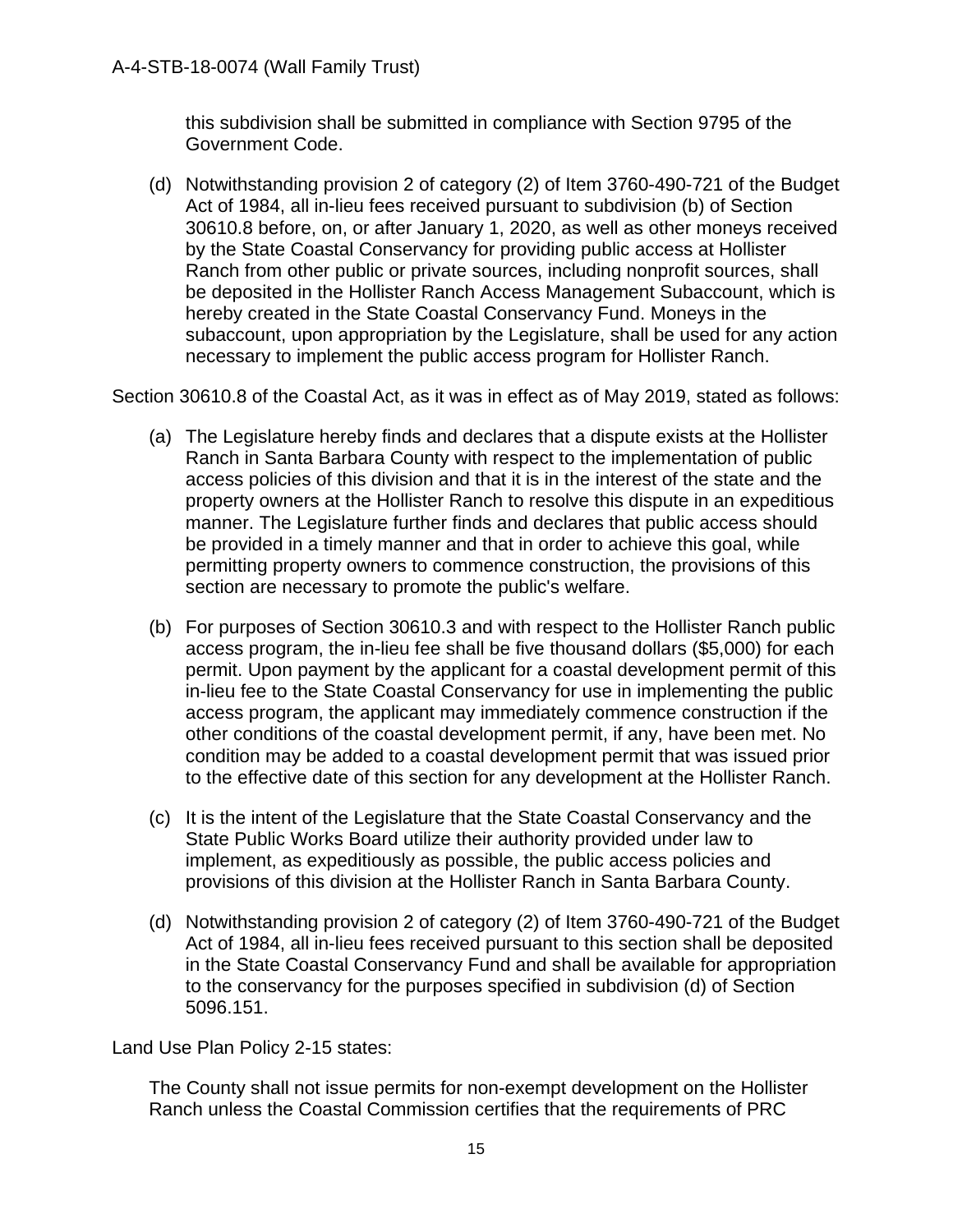Section 30610.3 have been met by each applicant or that the Commission finds that access is otherwise provided in a manner consistent with the access policies of the Coastal Act.

Gaviota Coast Plan Development Standard REC-3 (Hollister Ranch Public Access) states:

In order to mitigate for the potential impacts to public access from the development of Hollister Ranch, a fee consistent with Section 30610.8 of the California Public Resources Code shall be required as a condition of each coastal development permit issued for development in Hollister Ranch.

Land Use Plan Policy 7-1 states:

The County shall take all necessary steps to protect and defend the public's constitutionally guaranteed rights of access to and along the shoreline. At a minimum, County actions shall include:

- a. Initiating legal action to acquire easements to beaches and access corridors for which prescriptive rights exist consistent with the availability of staff and funds.
- b. Accepting offers of dedication which will increase opportunities for public access and recreation consistent with the County's ability to assume liability and maintenance costs.
- c. Actively seeking other public or private agencies to accept offers of dedications, having them assume liability and maintenance responsibilities, and allowing such agencies to initiate legal action to pursue beach access.

Land Use Plan Policy 7-2 states, in relevant part:

For all development between the first public road and the ocean granting of an easement to allow vertical access to the mean high tide line shall be mandatory unless:

- a. Another more suitable public access corridor is available or proposed by the land use plan within a reasonable distance of the site measured along the shoreline, or
- b. Access at the site would result in unmitigable adverse impacts on areas designated as "Habitat Areas" by the land use plan, or
- c. Findings are made, consistent with Section 30212 of the Act, that access is inconsistent with public safety, military security needs, or that agriculture would be adversely affected, or
- d. The parcel is too narrow to allow for an adequate vertical access corridor without adversely affecting the privacy of the property owner. In no case,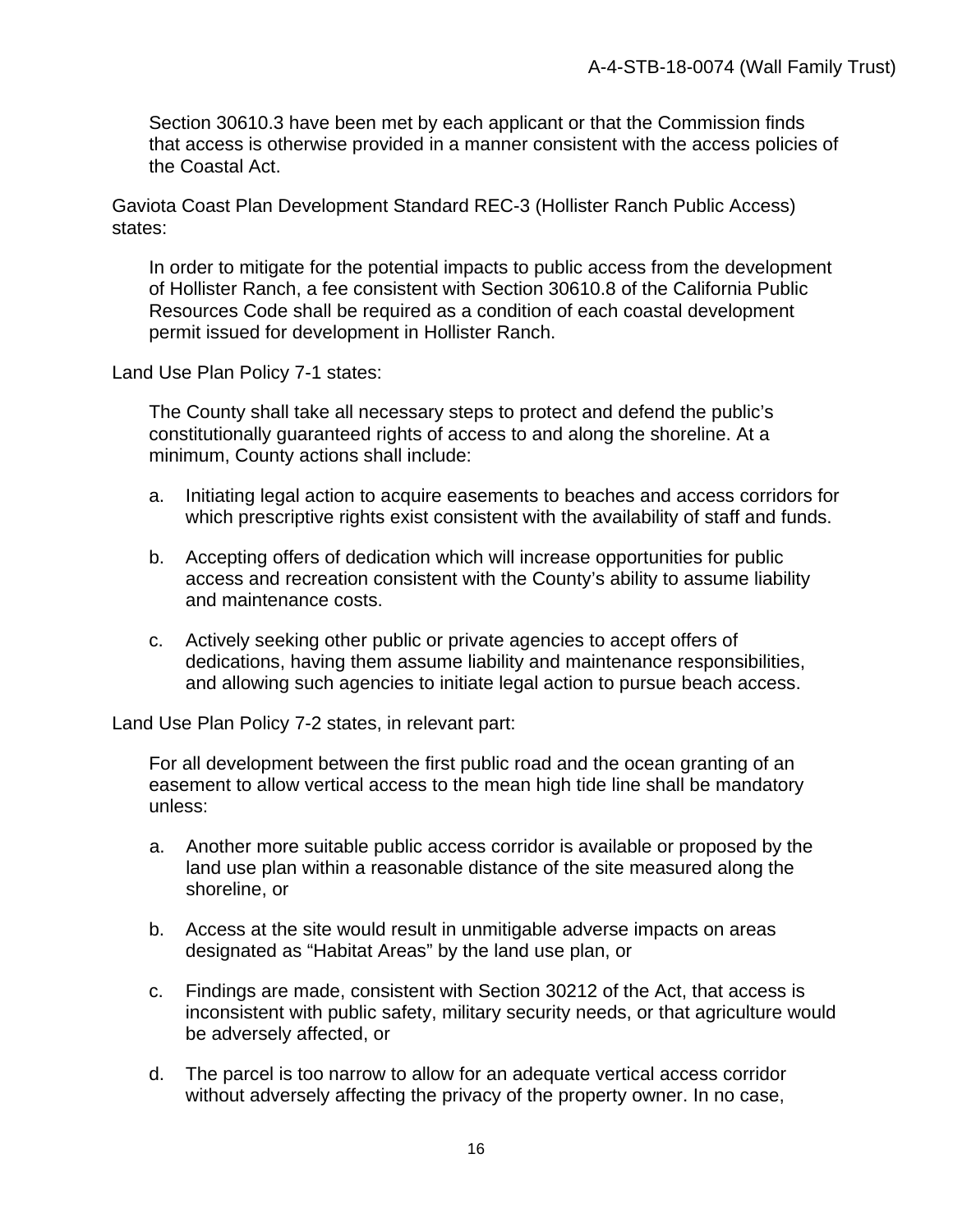however, shall development interfere with the public's right of access to the sea where acquired through use unless an equivalent access to the same beach area is guaranteed.

Article II Coastal Zoning Ordinance Section 35-50 states, in relevant part:

The purposes of this ordinance are to:

…

(3) Maximize public access to and along the coast and maximize public recreational opportunities in the Coastal Zone consistent with sound resource conservation principles and constitutionally protected rights of private property owners.

A fundamental goal of the Coastal Act is to "maximize public access to and along the coast and maximize public recreational opportunities in the coastal zone" (Coastal Act § 30001.5, subd. (c)). To achieve this goal, both the Coastal Act and the County's certified LCP set forth specific policies governing the provision of public access and recreational opportunities and development along the coast. The Coastal Act, through Sections 30210, 30211, and 30212, and the County's certified LCP, through Policies 7-1 and 7-2 and Section 35-50, prioritize the public's right to access the shoreline and require the balanced provision of maximum public access as a component of new development. Section 30211 specifically requires that development not interfere with the public's right of access to the sea. Similarly, Coastal Act Sections 30220, 30221, and 30223 prioritize a requirement for the provision and enhancement of public recreational opportunities in areas suitable for such uses.

Despite these requirements to maximize public access and public recreational opportunities and provide such as a component of new development, the HROA, property owners of Hollister Ranch, and representatives of the Hollister Ranch subdivision have challenged the Coastal Commission's implementation of a public access program at Hollister Ranch for over four decades. As described in more detail above, the State Legislature amended the Coastal Act by adding Section 30610.3, and the more specific Section 30610.8, to address the lack of public access at Hollister Ranch. Together, these Coastal Act sections require an in-lieu fee to be assessed with each permit for development in Hollister Ranch. The assessed fees are required in lieu of granting public access to/from each individual property in order to mitigate for the impacts of not providing public access at Hollister Ranch on an individual property basis. The collected fees are designated to go toward implementing a public access program to the coastline of the ranch.

In 1982, Santa Barbara County's LCP was initially certified and included Policy 2-15, which references the requirement provided by Section 30610.3. However, the LCP did not contain the more detailed requirement provided by Section 30610.8. To ensure that applicants, decision-makers, and the public are aware of the specific provision of 30610.8 as it applies to Hollister Ranch, Development Standard REC-3 was included in the Gaviota Coast Plan that was certified in 2018. Development Standard REC-3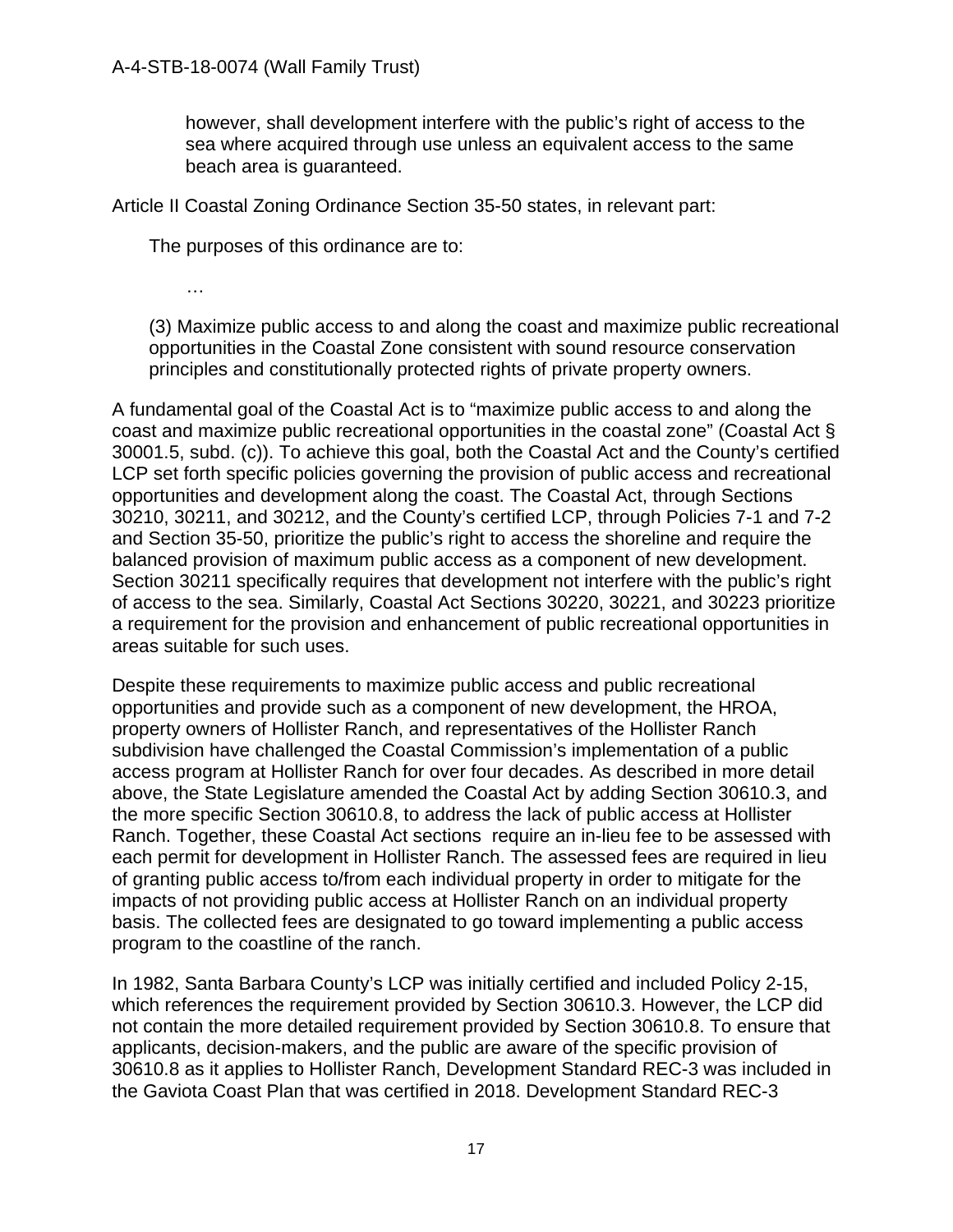references Coastal Act Section 30610.8 and requires permit applicants to pay the in-lieu fee prior to development for every CDP. In this case, the County of Santa Barbara did not require the applicant to pay the in-lieu fee as required by Coastal Act Section 30610.8, which is inconsistent with Gaviota Coast Plan Development Standard REC-3 and Coastal Act Section 30610.8, which require payment of the in-lieu fee as a condition of each coastal development permit issued for development at Hollister Ranch.

The proposed project consists of a swimming pool, spa, and associated pool equipment located adjacent to the existing single-family residence and would not result in any biological or visual resource impacts. The project as proposed does not include the inlieu fee payment as required by LUP Policy 2-15 and Gaviota Coast Plan Development Standard REC-3. Therefore, in order for the proposed development to be consistent with the County's certified LCP, the applicant must pay an in-lieu fee prior to issuance of the CDP for the proposed development. At the time the Commission denied the subject CDP in May 2019, the statutory in-lieu fee was fixed at \$5,000. As a result of renewed public interest in obtaining access to the Hollister Ranch coastline, Assembly Bill 1680 was enacted in October 2019, which amended Coastal Act Section 30610.8 to raise the in-lieu fee from \$5,000 to \$33,000 per permit, with ongoing, automatic annual adjustments. However, the Court of Appeal decision that remanded the subject de novo CDP back to the Commission notes that because the increase in the in lieu fee from \$5,000 to \$33,000 (through enactment of Assembly Bill 1680) occurred after the Commission's decision in the original de novo appeal, the increased fee is not applicable. *Wall*, 73 Cal. App. 5th at n.5. As such, the Court of Appeal held that the applicant is required to pay \$5,000 as the applicable in lieu fee. Thus, the Commission finds that Special Condition 1 is necessary to require payment of a \$5,000 in-lieu fee to ensure that the proposed development is consistent with LUP Policy 2-15 and Gaviota Coast Plan Development Standard REC-3 of the County's certified LCP, as well as with the public access and recreation provisions of the Coastal Act.

Coastal Act Section 30610.8 also states that public access should be provided at Hollister Ranch in a timely manner and that a public access program should be implemented as expeditiously as possible. Moreover, the Legislature's intent in adding Sections 30610.3 and 30610.8 to the Coastal Act was to create an in-lieu fee program to allow for development at Hollister Ranch to proceed without applicants having to wait for the final resolution of the actual provision of public access, while simultaneously securing funds for the ultimate goal of providing public access to the Ranch's coastline. Section 30610.8 states that "[u]pon payment by the applicant for a coastal development permit of this in-lieu fee to the State Coastal Conservancy for use in implementing the public access program, the applicant may immediately commence construction if the other conditions of the coastal development permit, if any, have been met." Therefore, requiring the in-lieu fee for each CDP issued for development at Hollister Ranch will help provide timely access by securing funds to acquire easements and provide the means necessary to implement public access to this remote stretch of the coast. Further, work to update the 1982 Hollister Ranch Public Access Program is currently ongoing and the in-lieu fees are necessary for implementation of the program.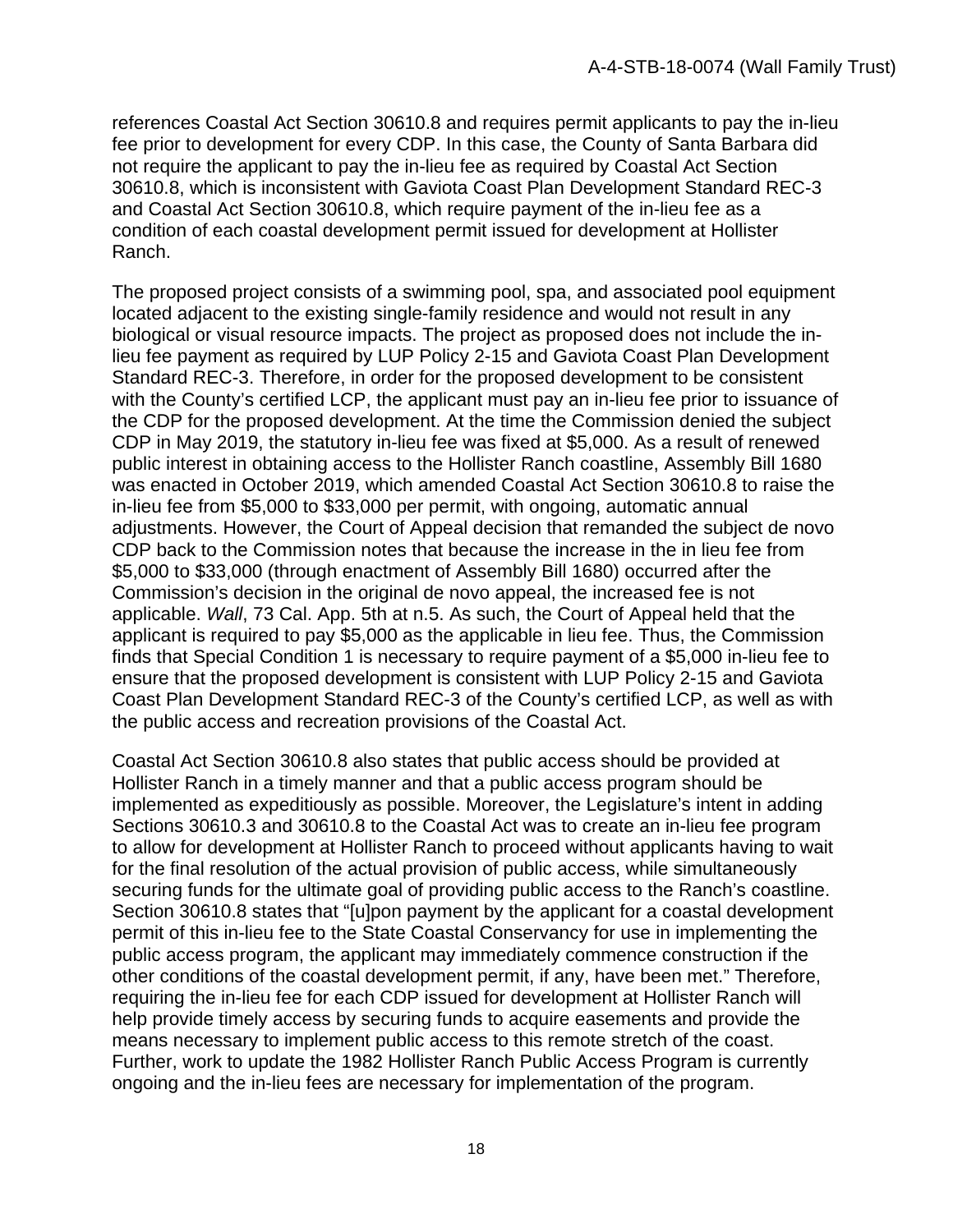Therefore, for the reasons discussed above, the Commission finds that the proposed project, as conditioned, is consistent with the public access policies and provisions of the Coastal Act and the County's certified LCP.

### <span id="page-18-0"></span>**D. Cultural Resources and Tribal Consultation**

The following policies and provisions of the Santa Barbara County LUP provide for the protection of archaeological resources in the coastal zone of Santa Barbara County. In addition, Policy 1-1 of the LUP incorporates the Chapter 3 policies of the Coastal Act as guiding policies of the LCP.

Section 30244 of the Coastal Act states:

Where development would adversely impact archaeological or paleontological resources as identified by the State Historic Preservation Officer, reasonable mitigation measures shall be required.

Gaviota Coast Plan Policy CS-1 (Cultural Resources Preservation & Protection) states:

Preserve and protect significant cultural, archaeological and historical resources to the maximum extent feasible.

Gaviota Coast Plan Policy CS-2 (Properties of Concern) states:

Significant cultural resources including historic structures, Rural Historic Landscapes, archaeological sites, Traditional Cultural Properties, and Tribal Cultural Resources shall be protected and preserved to the maximum extent feasible.

Coastal Act Section 30244 and Gaviota Coast Plan Policies CS-1 and CS-2 require archaeological resources to be protected to the maximum extent feasible. Section 30244 specifically requires mitigation measures where development would impact such resources. Hollister Ranch is known for having at least two Chumash village sites, and studies have described how the Ranch area has "one of the longest and most complete records of human occupation yet documented for any small area of the California coast."[2](#page-18-1) While the subject development is located on a developed site, it involves grading and excavation, which can adversely impact potential archaeological resources on site. Therefore, the Commission finds that Special Condition 2 is necessary to ensure protection of any archaeological resources that may be discovered at the site during construction. Special Condition 2 would require all construction activities to cease if cultural deposits were discovered during the course of the project and would also require a qualified cultural resources specialist to analyze the significance of the find. To recommence construction following discovery of cultural deposits, the applicant would be required to submit an archaeological plan for the review and approval of the

<span id="page-18-1"></span><sup>&</sup>lt;sup>2</sup> See [http://www.hollisterranch.org/bio\\_res/land\\_use\\_history.html](http://www.hollisterranch.org/bio_res/land_use_history.html)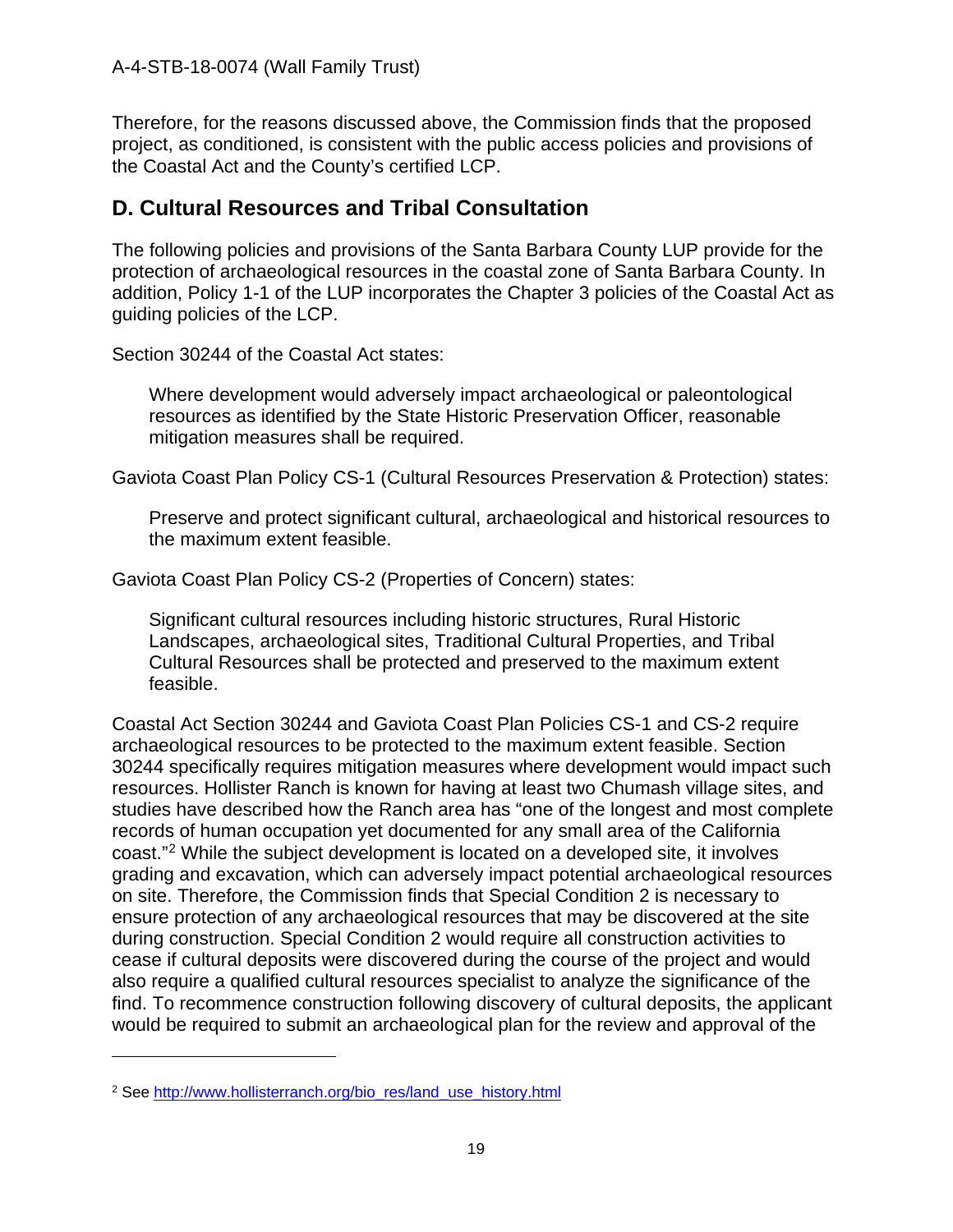Executive Director, prepared in consultation with appropriate tribal representatives, to determine whether the changes are de minimis in nature and scope, or whether an amendment to this permit is required.

Additionally, per the Commission's Tribal Consultation Policy, staff contacted representatives from Native American Tribes understood to have current and/or historic connections to the project area. These Tribes include the Barbareño/Ventureño Band of Mission Indians, Chumash Council of Bakersfield, Coastal Band of the Chumash Nation, Northern Chumash Tribal Council, San Luis Obispo County Chumash Council, Santa Ynez Band of Chumash Indians, and the Barbareño Band of Chumash Indians. Contact information for these Tribal Representatives was gathered from the Native American Heritage Commission's Native American Contact Lists. At the time of publication of this staff report and recommendation, no concerns had been brought to the attention of Commission staff by representatives of the Tribes that were contacted. Any concerns raised subsequent to the publication of this report will be brought to the attention of the Commission through the development of an addendum to this staff report and recommendation.

Thus, the Commission finds the proposed development, as conditioned, is consistent with the archaeological resources policies of the Coastal Act and the County's certified LCP.

### <span id="page-19-0"></span>**E. California Environmental Quality Act**

Section 13096(a) of the Commission's administrative regulations require Commission approval of a Coastal Development Permit application to be supported by a finding showing the application, as conditioned by any conditions of approval, to be consistent with any applicable requirements of the California Environmental Quality Act (CEQA). Section 21080.5(d)(2)(A) of CEQA prohibits a proposed development from being approved if there are feasible alternatives or feasible mitigation measures available which would substantially lessen any significant adverse effect that the activity may have on the environment.

The County prepared a categorical exemption pursuant to CEQA Section 15303 – New Construction or Conversion of Small Structures and found that the project is listed among classes of projects that have been determined not to have a significant adverse effect on the environment.

The Commission incorporates its findings on consistency with the County's certified LCP at this point as if set forth in full. There have been no public comments regarding potential significant adverse environmental effects of the project that were received prior to preparation of the staff report. As discussed above, the proposed development, as conditioned, is consistent with the applicable policies of the certified LCP and Coastal Act. Feasible mitigation measures, which will minimize all adverse environmental effects, have been required as special conditions.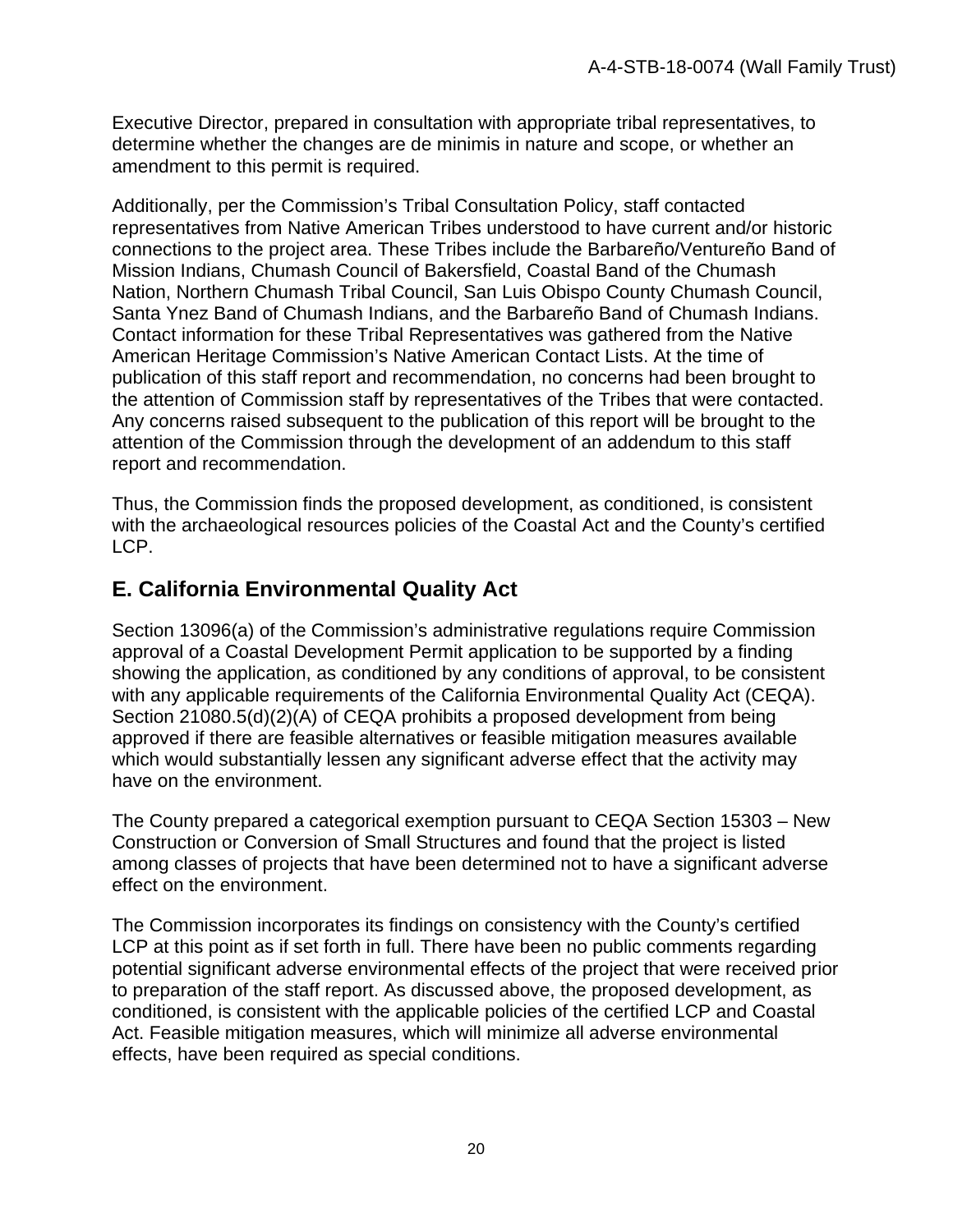As conditioned, there are no feasible alternatives or feasible mitigation measures available, beyond those required, which would substantially lessen any significant adverse impact that the activity may have on the environment, and the project, as conditioned, will not have any significant impacts on the environment. Therefore, the Commission finds that the proposed project, as conditioned to mitigate the identified impacts, is consistent with the requirements of the certified LCP and conforms to CEQA.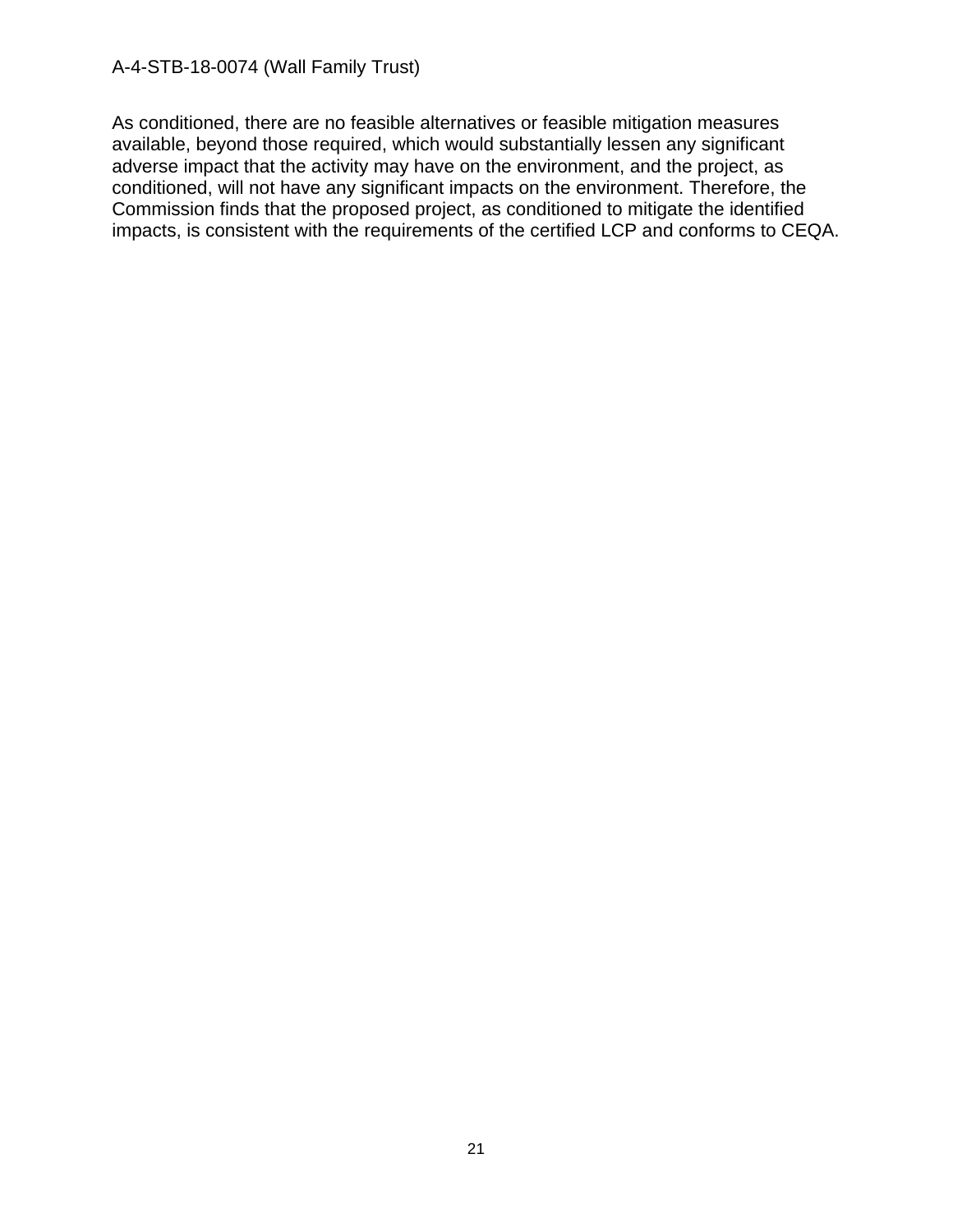# <span id="page-21-0"></span>**APPENDIX A – SUBSTANTIVE FILE DOCUMENTS**

Certified Santa Barbara County Local Coastal Plan, Gaviota Coast Plan, and Coastal Zoning Ordinance; Santa Barbara County Planning and Development Memorandum dated November 8, 2018 (No. 18CDH-00000-00021) and attachments thereto; Santa Barbara County Notice of Final Action for Coastal Development Permits 18CDH-00000- 00021.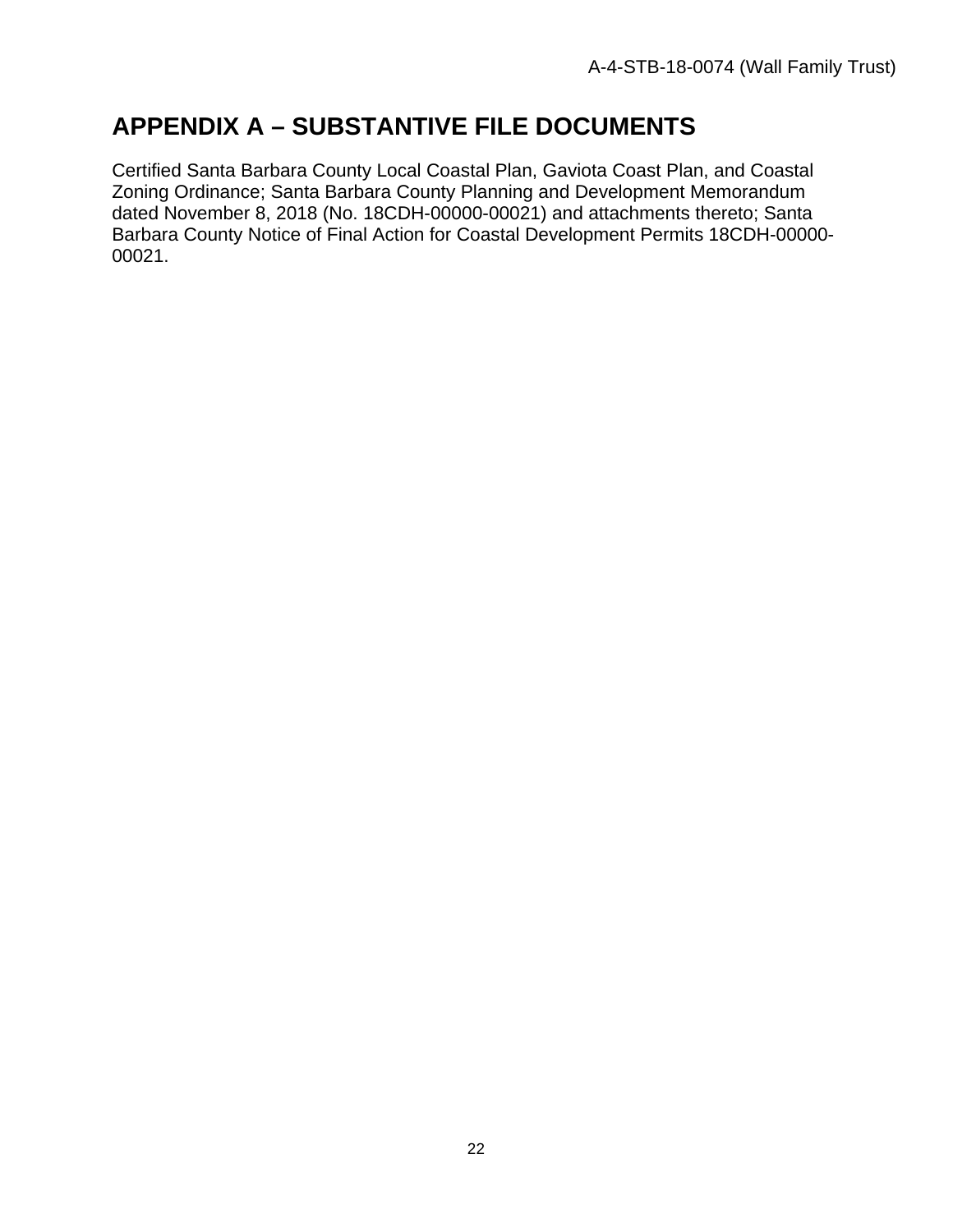# <span id="page-22-0"></span>**APPENDIX B – CULTURAL RESOURCES SIGNIFICANCE TESTING PLAN PROCEDURES**

- A. An applicant seeking to recommence construction following discovery of cultural deposits shall submit a Significance Testing Plan for the review and approval of the Executive Director (email to SouthCentralCoast@coastal.ca.gov and reference CDP number). The Significance Testing Plan shall identify the testing measures that will be undertaken to determine whether the cultural deposits are significant. The Significance Testing Plan shall be prepared by the project archaeologist(s), in consultation with the Native American monitor(s), and the Most Likely Descendent (MLD) when State Law mandates identification of a MLD. The Executive Director shall make a determination regarding the adequacy of the Significance Testing Plan within 10 working days of receipt. If the Executive Director does not make such a determination within the prescribed time, the plan shall be deemed approved and implementation may proceed.
	- 1. If the Executive Director approves the Significance Testing Plan and determines that the Significance Testing Plan's recommended testing measures are de minimis in nature and scope, the significance testing may commence after the Executive Director informs the permittee of that determination.
	- 2. If the Executive Director approves the Significance Testing Plan but determines that the changes therein are not de minimis, significance testing may not recommence until after an amendment to this permit is approved by the Commission.
	- 3. Once the measures identified in the significance testing plan are undertaken, the permittee shall submit the results of the significance testing to the Executive Director for review and approval. The results shall be accompanied by the project archaeologist's recommendation as to whether the findings are significant. The project archaeologist's recommendation shall be made in consultation with the Native American monitors and the MLD when State Law mandates identification of a MLD. The Executive Director shall make the determination as to whether the deposits are significant based on the information available to the Executive Director. If the deposits are found to be significant, the permittee shall prepare and submit to the Executive Director a Supplementary Archaeological Plan in accordance with subsection B of this appendix and all other relevant subsections. If the deposits are found to be not significant, then the permittee may recommence grading in accordance with any measures outlined in the significance testing program.
- B. An applicant seeking to recommence construction following a determination by the Executive Director that the cultural deposits discovered are significant shall submit a Supplementary Archaeological Plan for the review and approval of the Executive Director. The Supplementary Archaeological Plan shall be prepared by